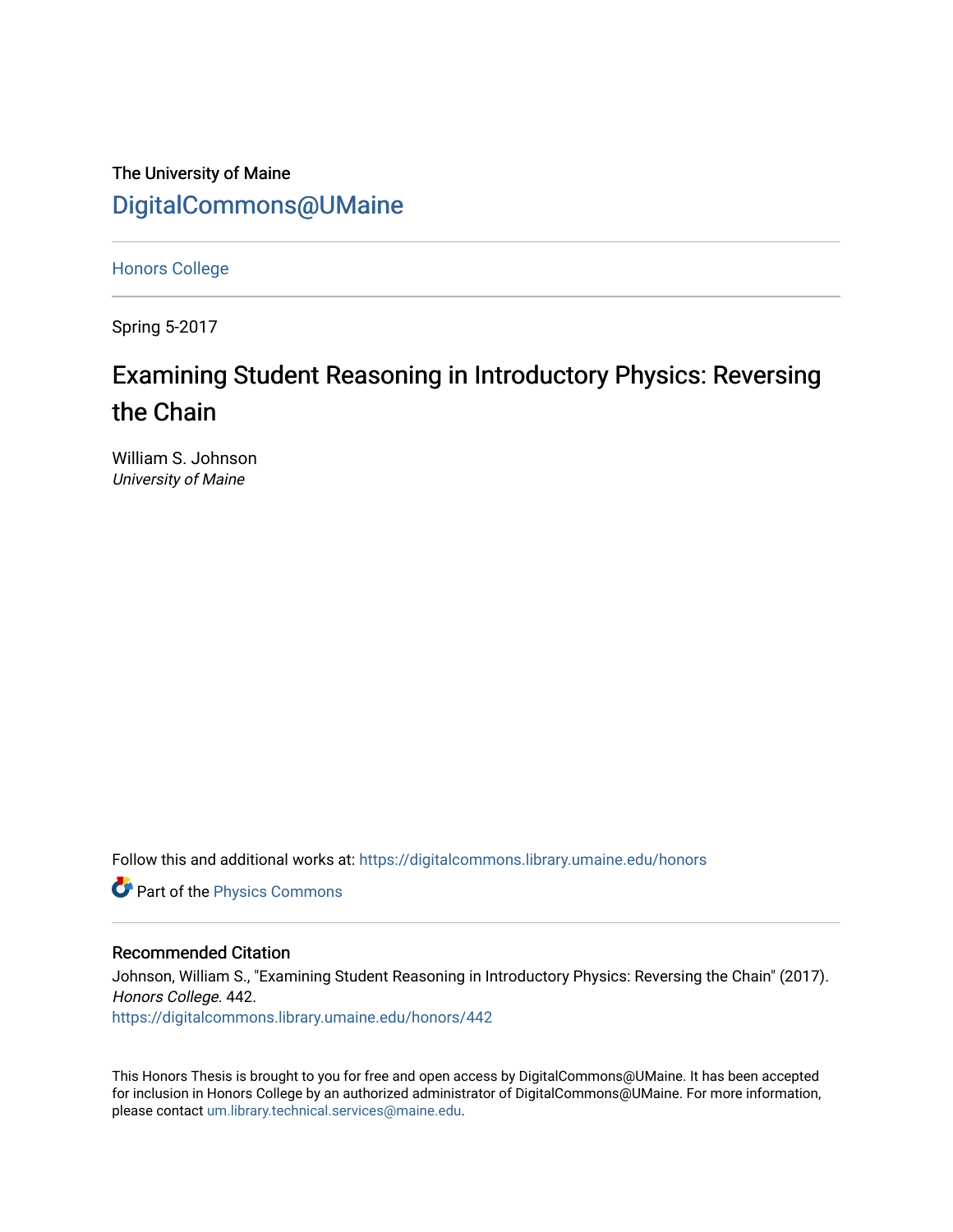# EXAMINING STUDENT REASONING IN INTRODUCTORY PHYSICS:

# REVERSING THE CHAIN

by

William S. Johnson

A Thesis Submitted in Partial Fulfillment of the Requirements for a Degree with Honors (Physics)

The Honors College

University of Maine

May 2017

Advisory Committee:

MacKenzie Stetzer, Assistant Professor of Physics Kathleen Ellis, Lecturer in English Saima Farooq, Lecturer in Physics John Thompson, Professor of Physics Michael Wittmann, Professor of Physics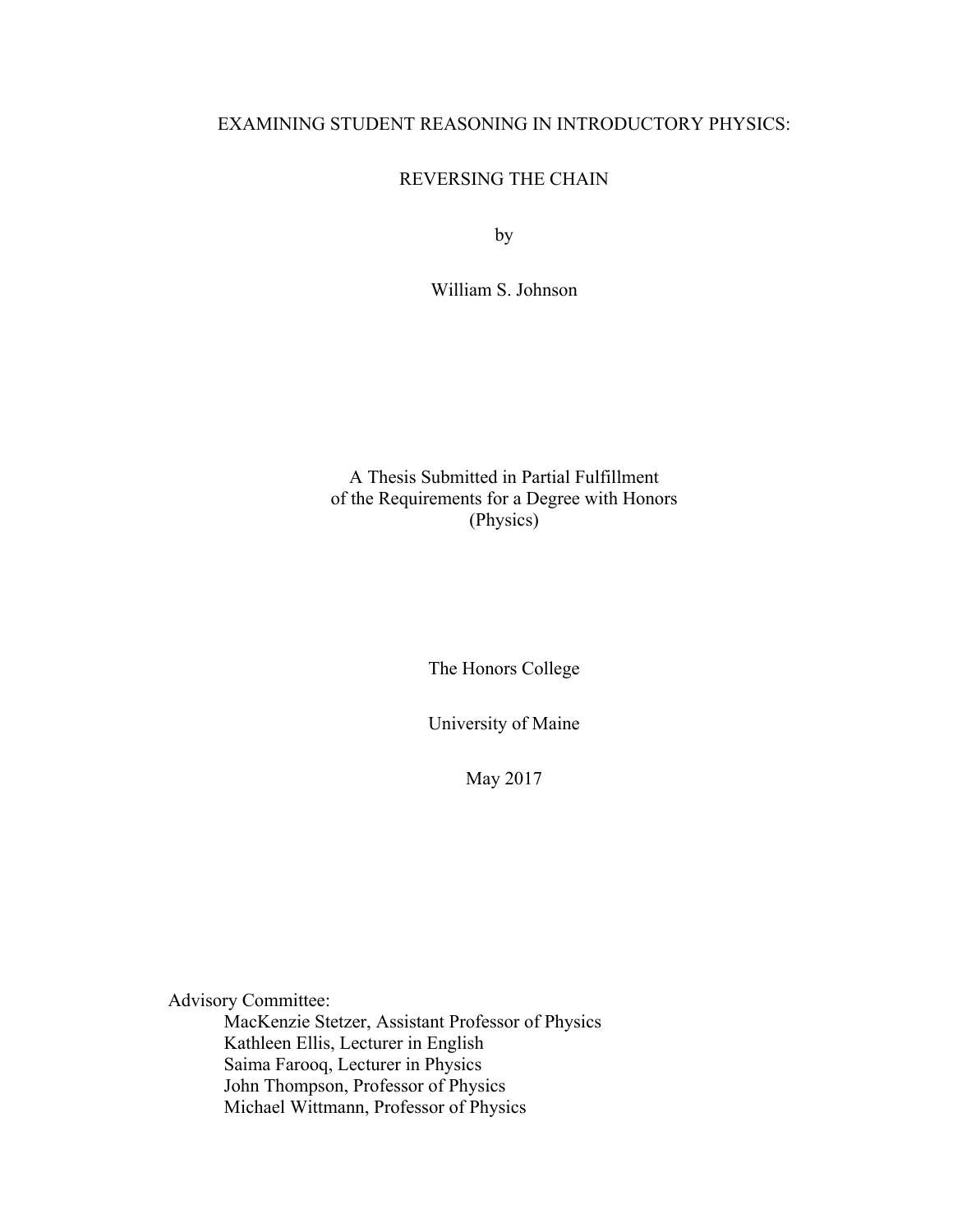#### ABSTRACT

While physics education researchers have investigated student conceptual understanding of specific topics in physics for over thirty years, much less is known about the ability of students to construct qualitative inferential reasoning chains. Such reasoning chains are ubiquitous in scaffolded, research-based instructional materials. As part of a multi-institutional effort to develop instruments to probe student reasoning skills, this thesis describes an investigation into whether the direction of a question can influence the ability of the students to construct correct reasoning chains. Reasoning reversal tasks were administered to introductory calculus-based physics students at the University of Maine. Students were randomly presented with one of two versions, where one version involves students determining how a variable changed to create the observed outcome, and the other version presents the students with the changed variable and asks for the outcome due to the change. In this study, student data from four different semesters were collected and analyzed, including data from modified versions of the original reasoning reversal tasks. The results from this study suggest that in certain contexts, students could be more successful in constructing correct reasoning chains in one direction than in the other. In other contexts, these results were not found to be true where the difference in reasoning chains was primarily due to the constraints associated with the question's answer options.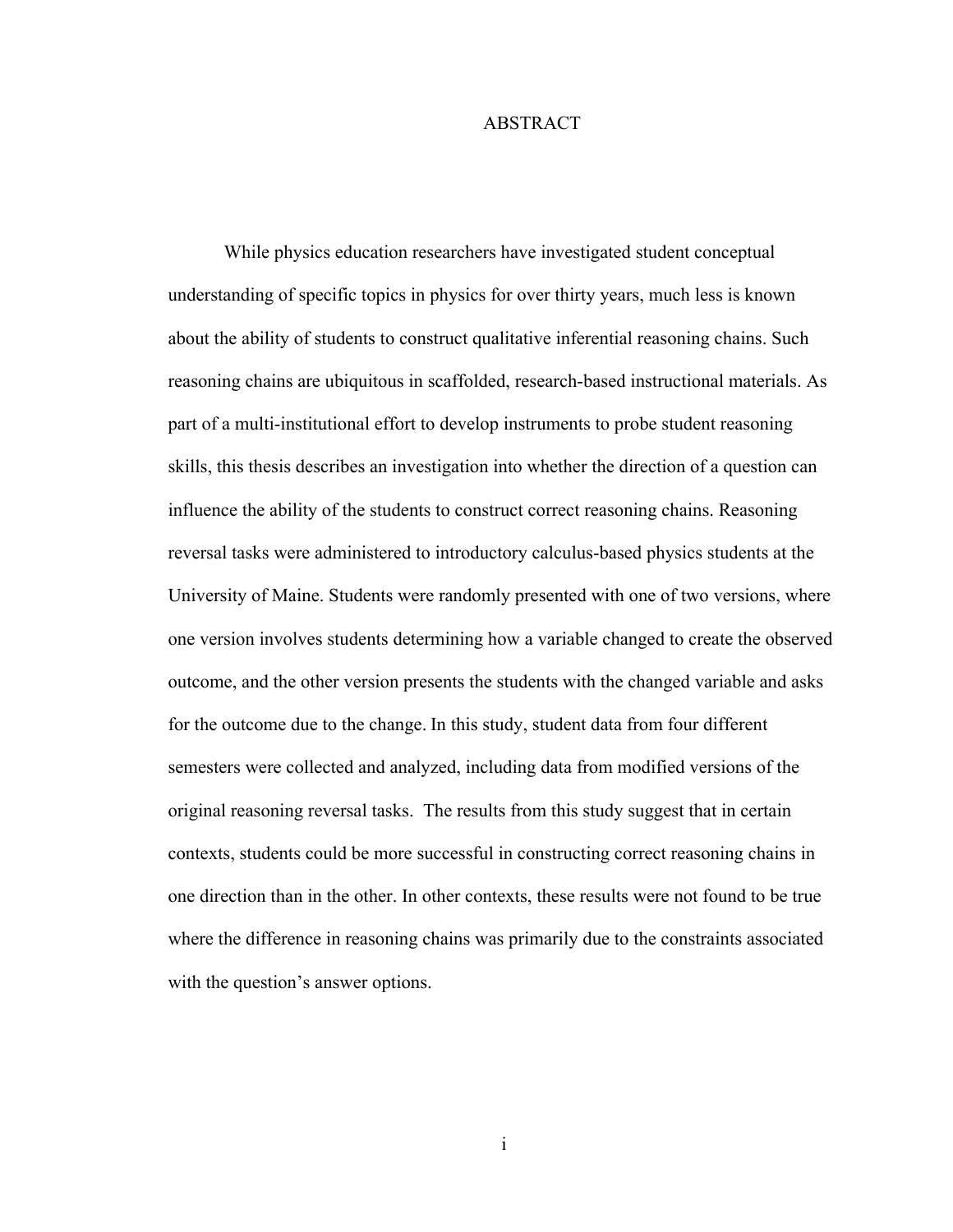# **Table of Contents**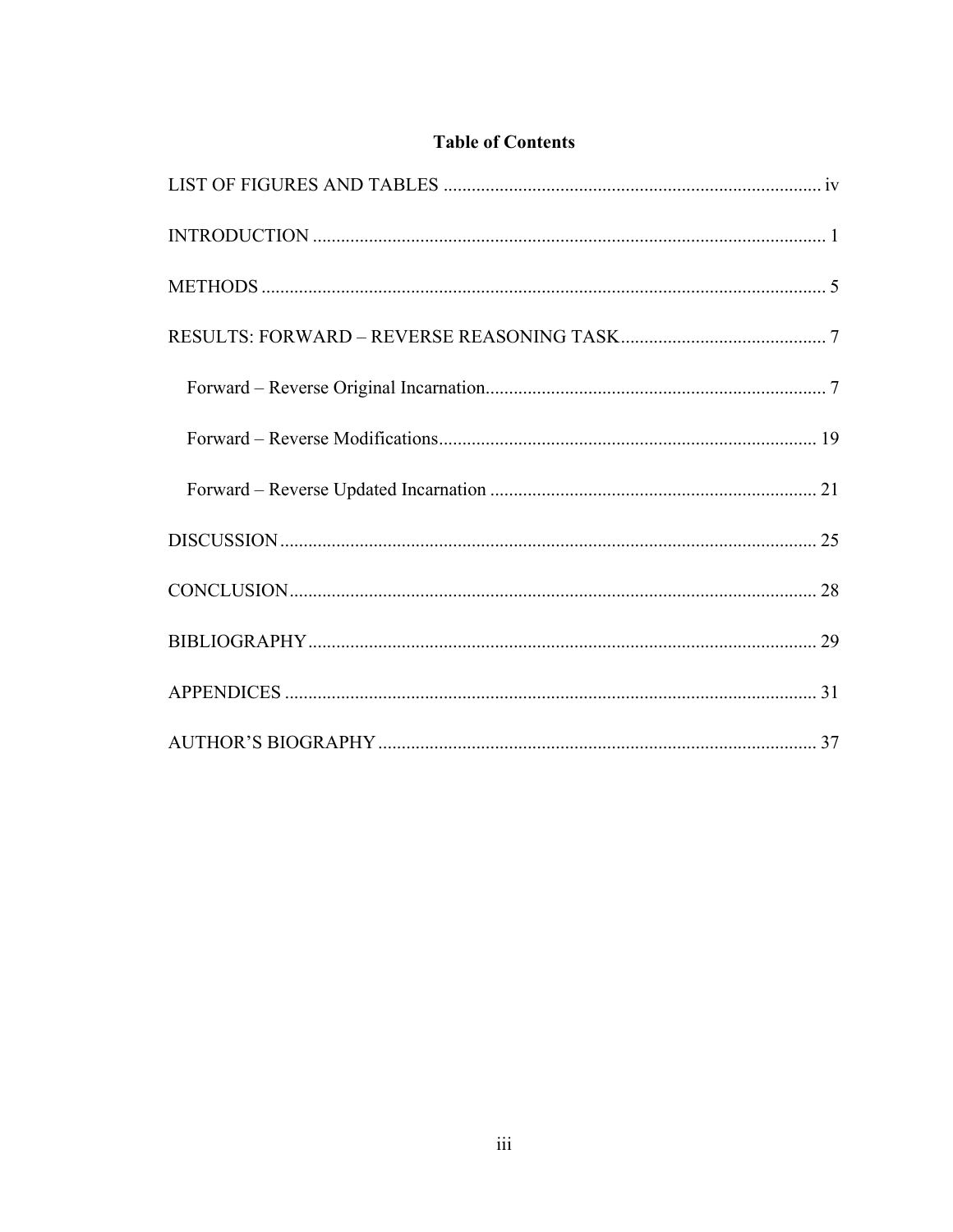# LIST OF FIGURES AND TABLES

| Figure 2: Circuit configuration containing ideal battery, switch, and bulbs 14 |  |
|--------------------------------------------------------------------------------|--|
|                                                                                |  |

| Table 2: Results highlighting different chains of reasoning for three blocks task 9        |  |
|--------------------------------------------------------------------------------------------|--|
|                                                                                            |  |
| Table 4: Results highlighting different chains of reasoning for circuits task 16           |  |
|                                                                                            |  |
| Table 6: Results highlighting different chains of reasoning for updated three blocks task. |  |
|                                                                                            |  |
|                                                                                            |  |
| Table 8: Results highlighting different chains of reasoning for updated circuits task 25   |  |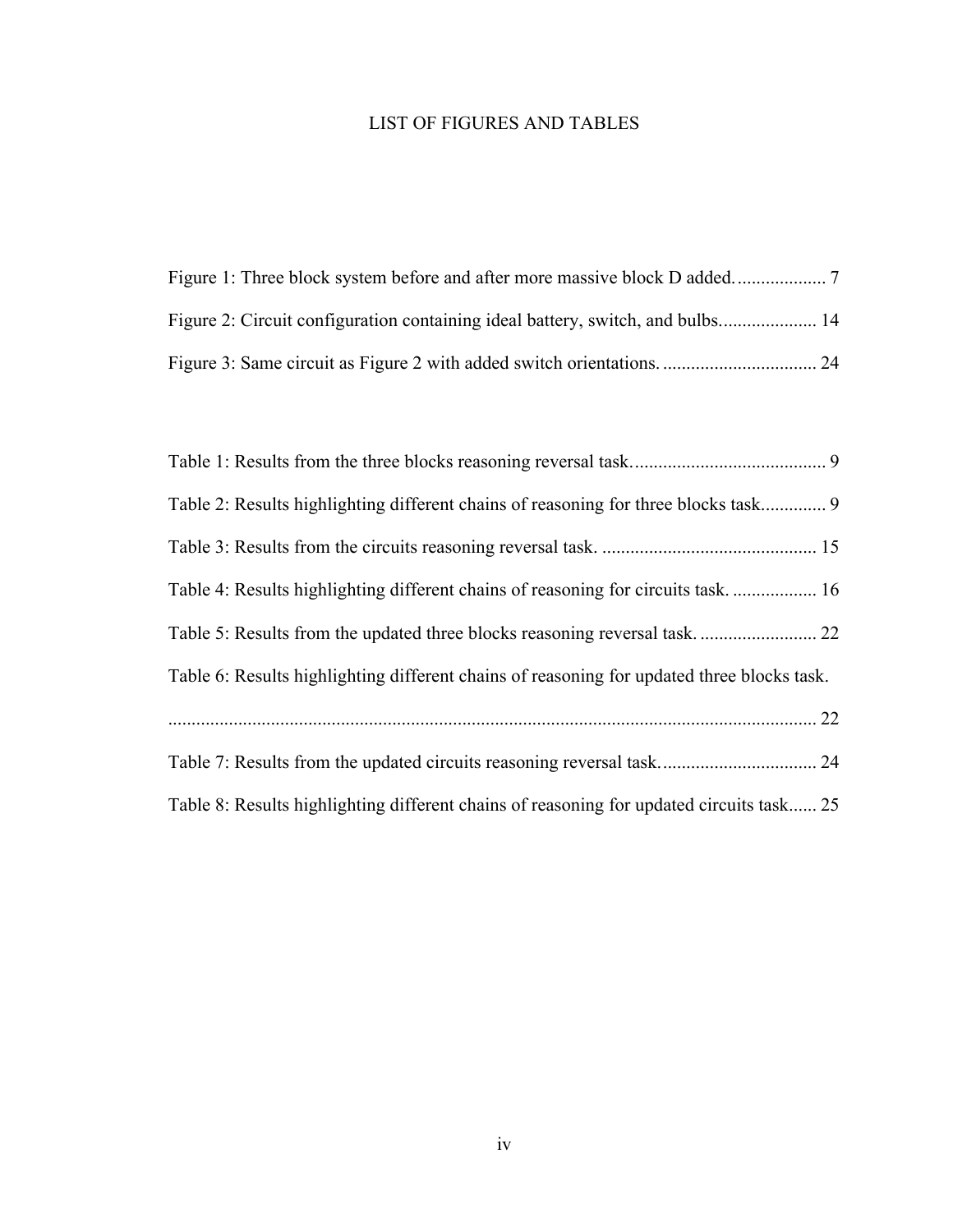#### INTRODUCTION

As part of a larger investigation of student reasoning chains at the University of Maine, this study explores how question design in physics may influence the ability of students to use proper reasoning. The goal of this investigation was to determine the extent to which student ability to construct a correct reasoning chain depends on the "direction" of the reasoning, as established by the question posed to the students. We therefore presented reasoning reversal tasks in which forward and reverse versions of a physics question requiring a particular line of reasoning were randomly administered to students in order to examine the impact of reasoning direction on student performance.

For many years, physics education research (PER) has focused on student conceptual understanding of specific topics in introductory physics [1]. For example, McDermott and Shaffer investigated student understanding of simple dc electric circuits, primarily using written questions [2,3]. These questions were designed to reveal where students struggled, which allowed the researchers to determine what needed to be addressed in the instructional materials. McDermott and Shaffer identified broad areas of difficulties involving general, circuit, potential difference, and resistance problems with subcategories for each. General difficulties focused on a lack of familiarity with circuits, while circuit problems highlighted how students believed current behaved. Also mentioned were potential difference difficulties, which addressed the nature of batteries (and their connections in circuits), and resistance difficulties, which emphasized how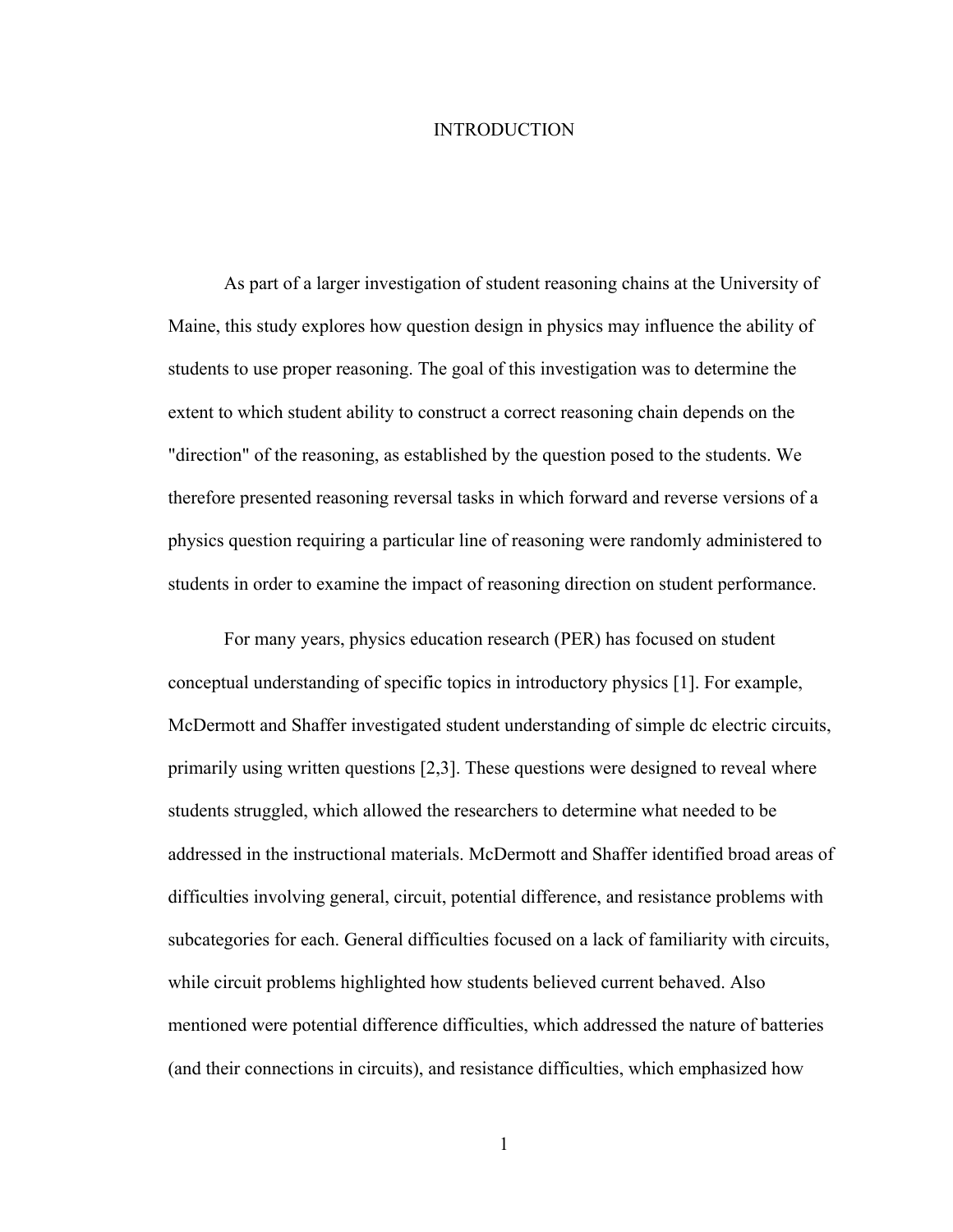resistor configurations were often overlooked. Other studies by McDermott and Shaffer focused on the application of Newton's laws, another area in which students were observed to struggle [4]. Many of these efforts led to the development of research-based instructional materials designed to address the identified difficulties and to develop a coherent conceptual framework for introductory physics [5].

McDermott later discussed the nature of PER, highlighting the difference between traditional education research, which focuses on theories and methodologies, and PER, which investigates student understanding [6]. While research-based instructional materials have been shown to be very effective at improving conceptual understanding, it is well known that student performance on tasks targeting the same concept can vary dramatically from task to task. As a specific example, research conducted using paired screening and target questions requiring the same conceptual understanding revealed that students who demonstrated the requisite understanding on the screening task were often unable to answer the target question correctly, abandoning the correct formal reasoning in favor of a more intuitive response [7, 8].

The use of intuitive-based reasoning rather than analytical or formal approaches in such cases has been interpreted through the lens of dual-process theories of reasoning, which suggest that two processes are involved in reasoning decision-making: the fast and automatic *heuristic process* and the slow, thought out, and rule-based *analytic process* [9,10]. Kryjevskaia, Stetzer, and Grosz applied Evans' heuristic-analytic theory to student performance on paired questions, on which students appeared to respond to the target question on the basis of their intuitive models without engaging the analytic process to check their initial ideas [7]. This led to reasoning approaches primarily motivated through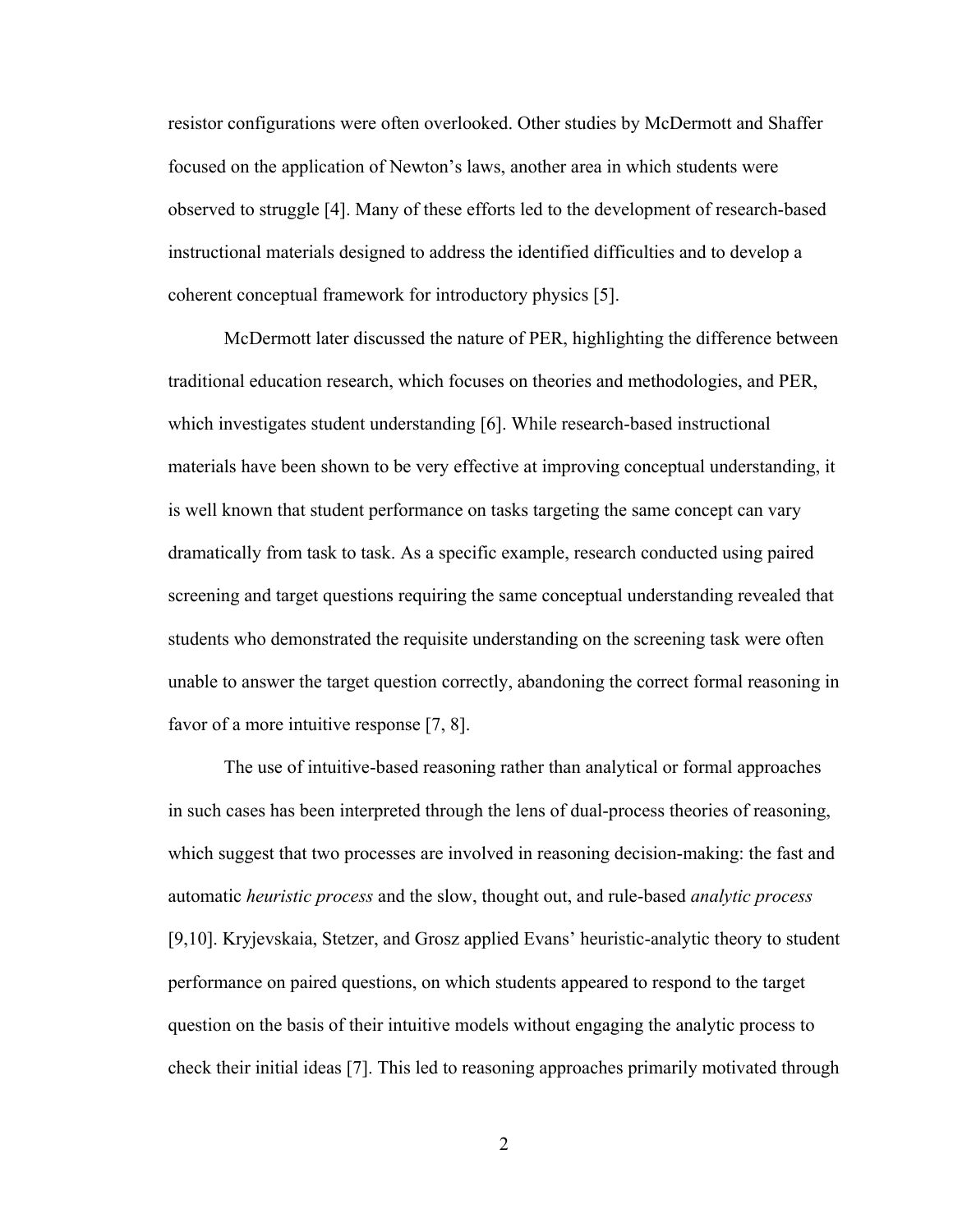previous experiences outside the classroom rather than the more formal, rule-based approaches covered during instruction. By apparently ignoring or shortcutting the analytic process, researchers questioned whether students had the metacognitive skills necessary to understand how their reasoning was flawed [8]. Such findings suggest that the poor performance on certain tasks, even after research-based instruction, may have more to do with the nature of student reasoning and less to do with student conceptual understanding [11].

Currently, research on student reasoning is continuing at the University of Maine, focusing on how question design influences the reasoning chains used by students. One study explores how students respond when they are given correct parts of a reasoning chain and are asked to organize them to create a complete chain before selecting an answer [12]. The dual-process theories mentioned previously were prevalent due to one question having an intuitive incorrect response while the other forced students to use an analytical process to solve. Another study involved the use of hypothetical student reasoning chains, prompting students to predict what the hypothetical student would answer [13]. It was suggested that students tend to be able to arrive at the correct conclusion for a given reasoning chain successfully, but further analysis is necessary.

This suggests that a better understanding of student reasoning skills, particularly the ability to construct qualitative inferential reasoning chains, is needed. Given the apparent sensitivity of student reasoning to contextual cues and salient distracting features (as a result of the role of the heuristic process), it is plausible that student ability to construct a given reasoning chain may be enhanced or suppressed by the direction in which they are asked to construct it (*e.g*., to start from a change in the outcome of an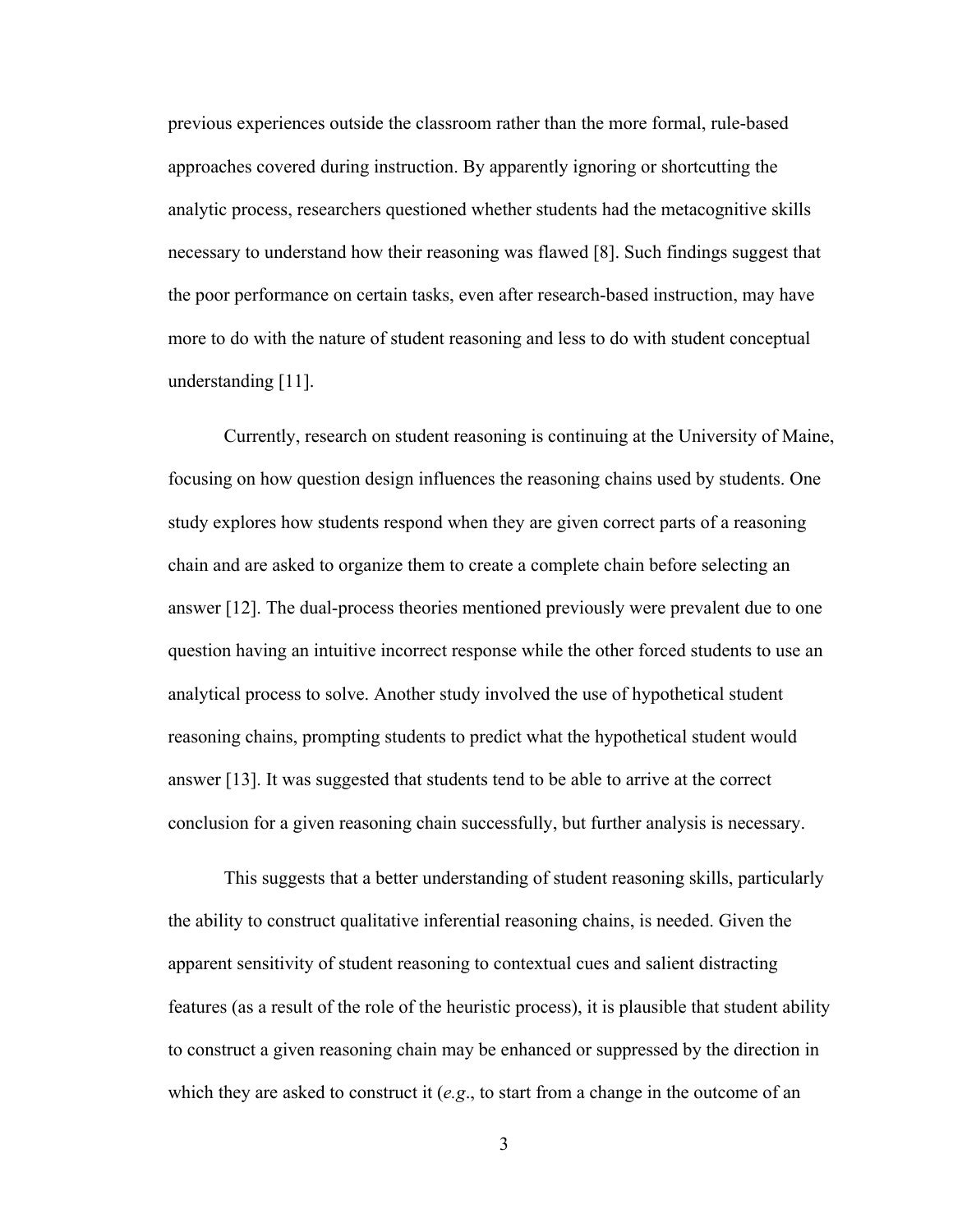experiment and infer the modification leading to this change, or to start from an experimental modification and to determine how that will change the outcome of the experiment).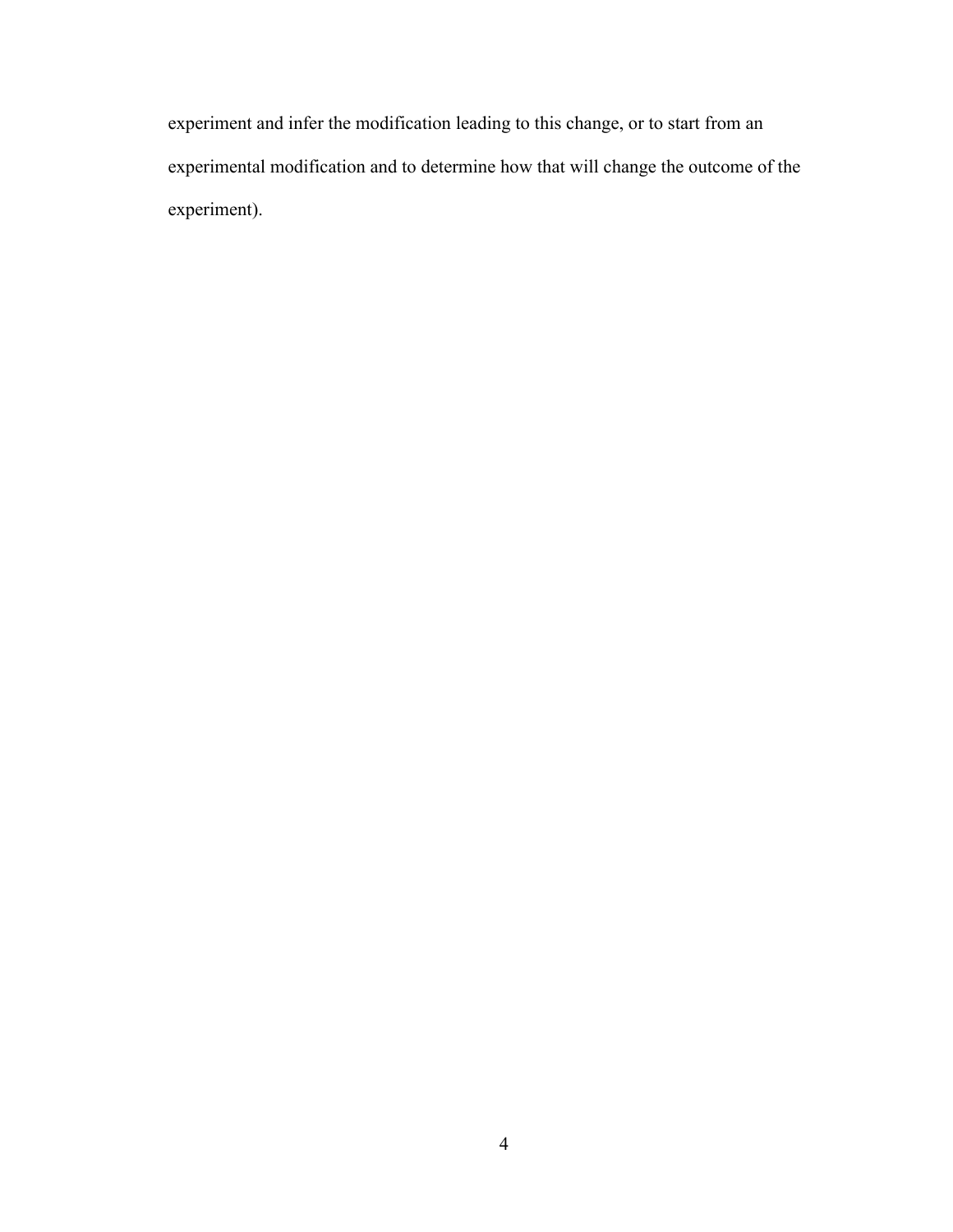#### **METHODS**

To understand the reasoning behind student responses to a challenging question, tasks that highlight difficulties must be developed. Specifically, we have focused on the reasoning chains utilized by students when a question is presented in multiple formats. This involved creating a situation where the same information can be presented in different ways to elicit complex reasoning chains that address the same problem from opposite directions. Students are randomly presented with one of two versions, where one version involves students determining how a variable changed to create the observed outcome, and the other version presents the students with the changed variable and asks for the outcome due to the change.

The target group for the questions was introductory calculus-based physics students after the required materials had been covered in their recitations. The reasoning questions administered spanned both PHY 121 and PHY 122 due to the concepts being utilized. A question involving Newton's second law was presented in PHY 121, while Kirchhoff's circuit laws were highlighted in the question administered in PHY 122. Two data collection methods were used over a two-year period. During the first year, the questions were presented in an online exam review, while the second year saw the questions being administered during recitation. Both data collection methods were for participation credit, and the data were anonymized before analysis occurred.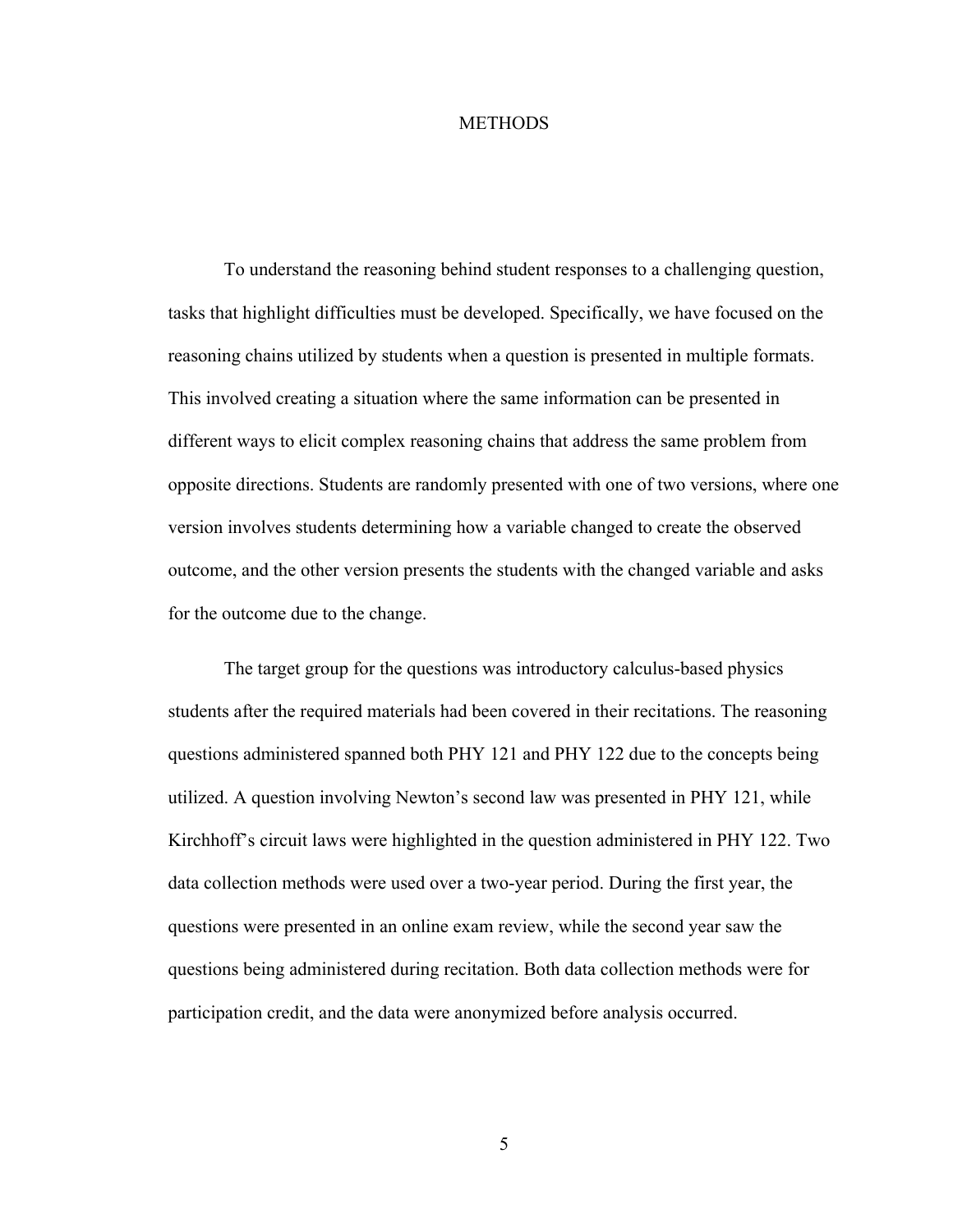Data analysis was conducted using modified grounded theory, in which categories were primarily constructed based on the reasoning provided in the student responses. The analysis was conducted with the help of Dr. MacKenzie Stetzer, who challenged categories that didn't seem to make sense based on either his own analysis or the larger PER literature. When such challenges occurred, both sets of categories were examined in depth to determine which better characterized the reasoning chains presented by students.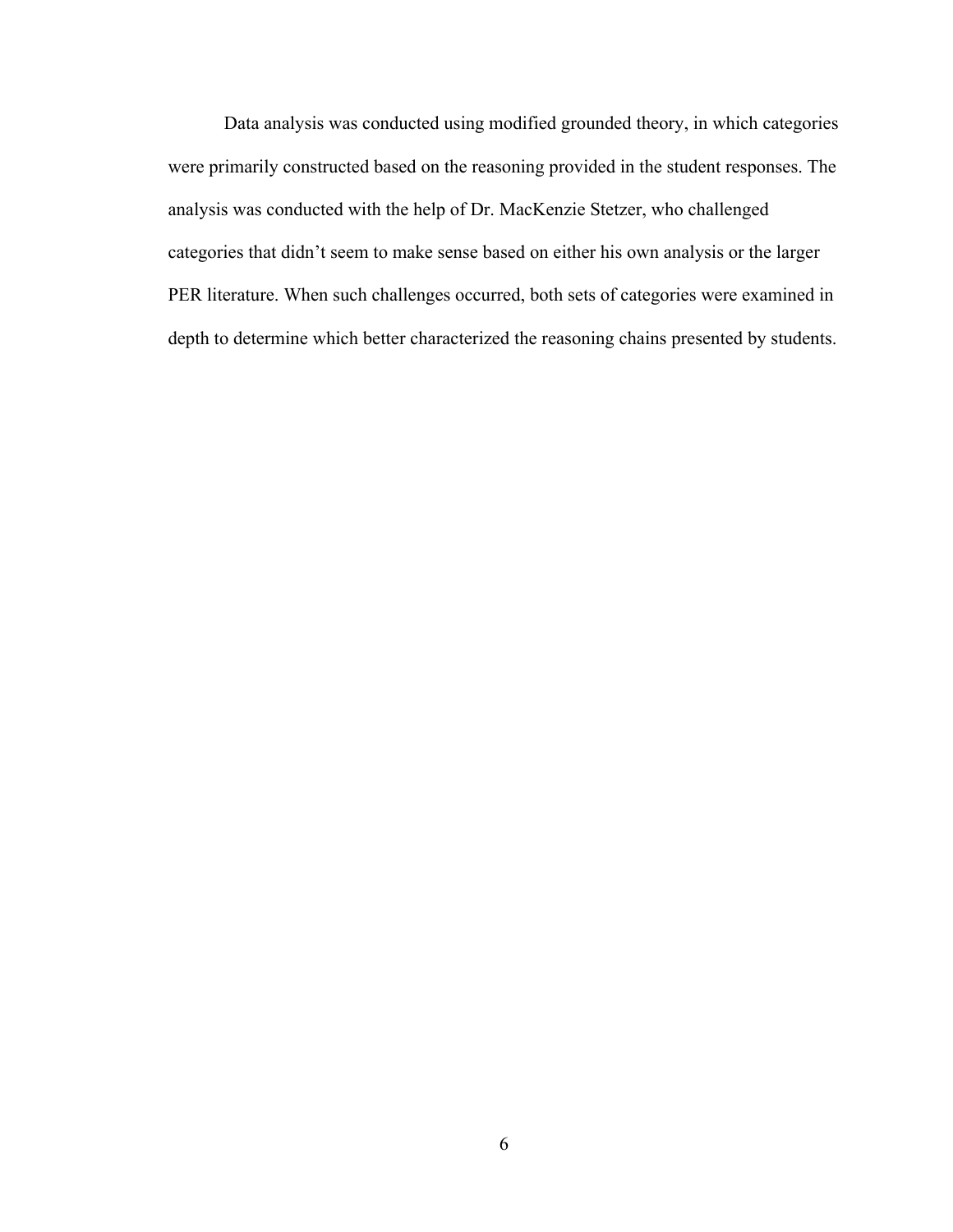#### RESULTS: FORWARD – REVERSE REASONING TASK

In a Forward/Reverse (FR) task, students are presented with one of two versions of a question. The difference between the two versions is found in what information is given and what information the student is expected to solve for. The forward version will contain a certain piece of information in the prompt that is directly translated to the reverse version as the answer.

#### Forward – Reverse Original Incarnation

# Newton's Laws: Three Blocks Forward

Students were presented with a three-block system being pushed by a constant force (Figure 1). Students were told that the mass of the center block was increased while the pushing force was kept constant. The students were then asked whether the net force on block A increased, decreased, or remained the same.



Figure 1: Three block system before and after more massive block D added.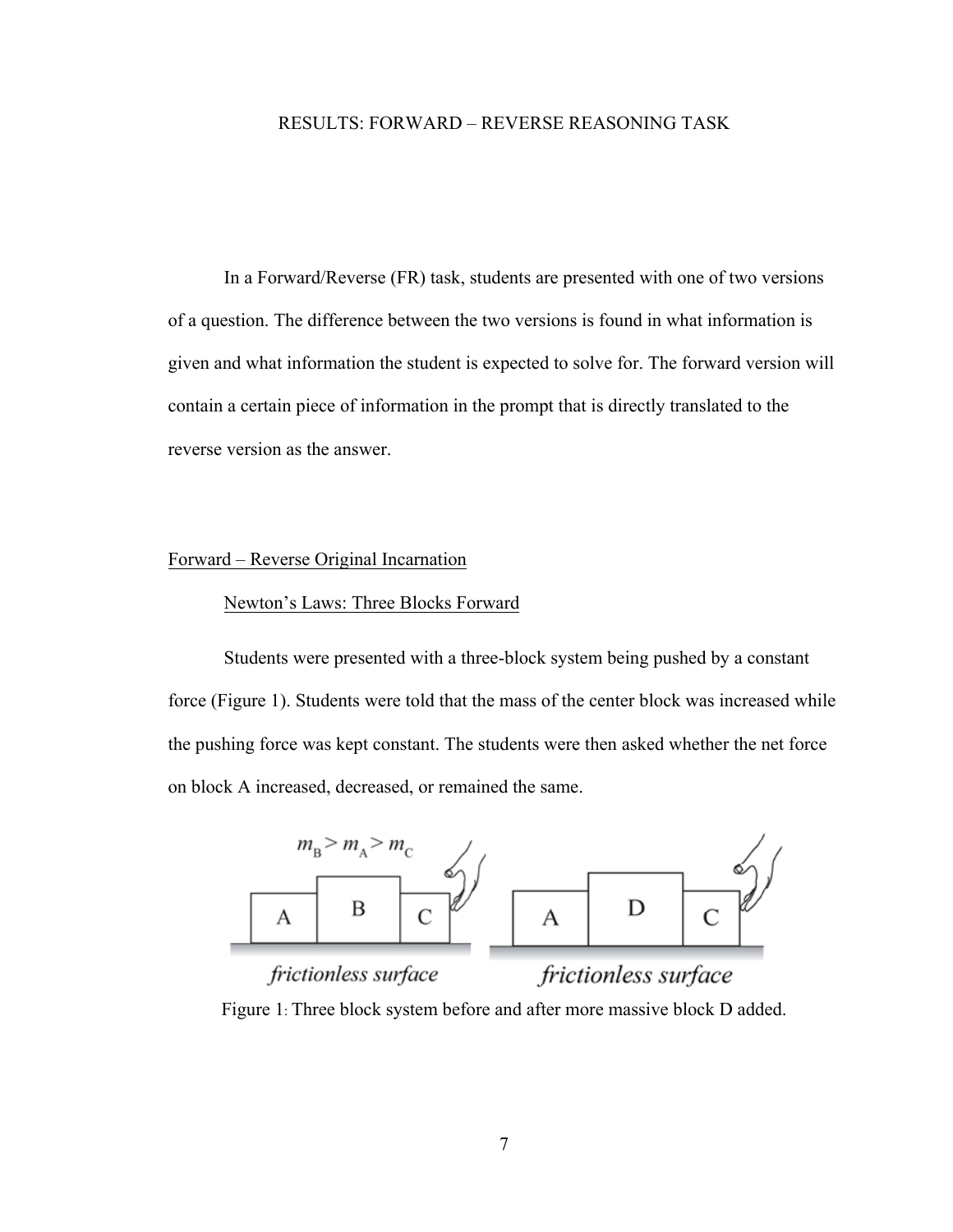In order to arrive at a correct response, students needed to recognize that the acceleration of the system decreased due to a constant pushing force (due to the hand) and an increased mass. From this they connect the system's acceleration to the acceleration of block A and conclude that, due to a decreased acceleration and a constant mass (for block A), the net force must have decreased using Newton's second law.

#### Newton's Laws: Three Blocks Reverse

Students were presented with a three-block system being pushed by a constant force (Figure 1). Students were told that the net force on block A decreased while the pushing force remained constant. Students were asked whether the mass of block D was greater than or less than the mass of block B.

The net force on block A has decreased, but the mass is the same, this means that the acceleration must have decreased due to Newton's second law. For the acceleration of the system to decrease with the same constant force, the total mass of the system must have increased, which means the mass of block D is greater than block B.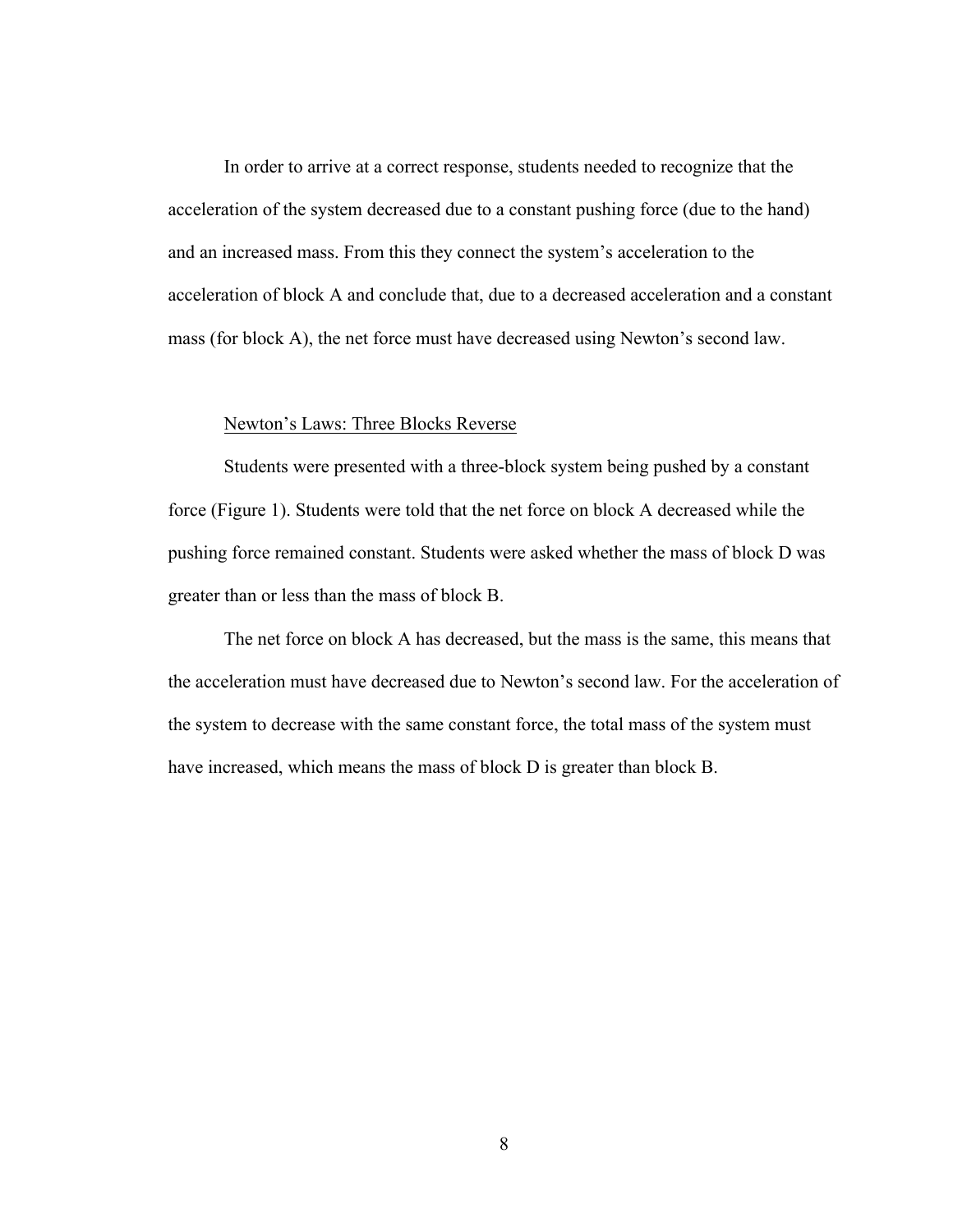#### Newton's Laws: Three Blocks Results

The three blocks scenario presented is noticeably difficult, which the results would reinforce. Students struggled with both versions of the question, where the forward task yielded a lower success rate (17%) compared to the reverse task (37%) (two-tailed pvalue of .006).

|           | Forward (Net force on A) $(N=81)$<br>Reverse (Mass of D vs. B) $(N=82)$ |           |         |       |               |
|-----------|-------------------------------------------------------------------------|-----------|---------|-------|---------------|
| Increased | Same                                                                    | Decreased | Greater | Same  | $_{\rm LESS}$ |
| 38%       | 45%                                                                     | 17%       | 37%     | $1\%$ | $62\%$        |

Table 1: Results from the three blocks reasoning reversal task with correct answers in bold. The correct forward answer was the net force on block A decreased. The correct reverse answer was the mass of block D was greater than the mass of block B.

Upon closer inspection of the data, distinct reasoning chains appear, allowing us the ability to better understand how pervasive a particular line of reasoning is throughout the class.

|                                                                                             | Forward (N=81) | Reverse $(N=82)$ |
|---------------------------------------------------------------------------------------------|----------------|------------------|
| <b>Correct Reasoning</b>                                                                    | $4\%$          | 13%              |
| <b>Incomplete Correct Reasoning</b>                                                         | 7%             | 10%              |
| $\Delta$ Mass $\rightarrow \Delta$ Force (implicit assumption of<br>unchanged acceleration) | 30%            | 52%              |
| Same Pushing Force                                                                          | 15%            | $0\%$            |
| System Unchanged by New Mass                                                                | 9%             | $0\%$            |
| More Mass and Smaller Acceleration $\rightarrow$<br>Same Force                              | 6%             | $0\%$            |
| Other/Unclear                                                                               | 15%            | 14%              |
| No Explanation                                                                              | 14%            | 11%              |

Table 2: Categorization of results showing different chains of reasoning for the two versions of the three blocks task.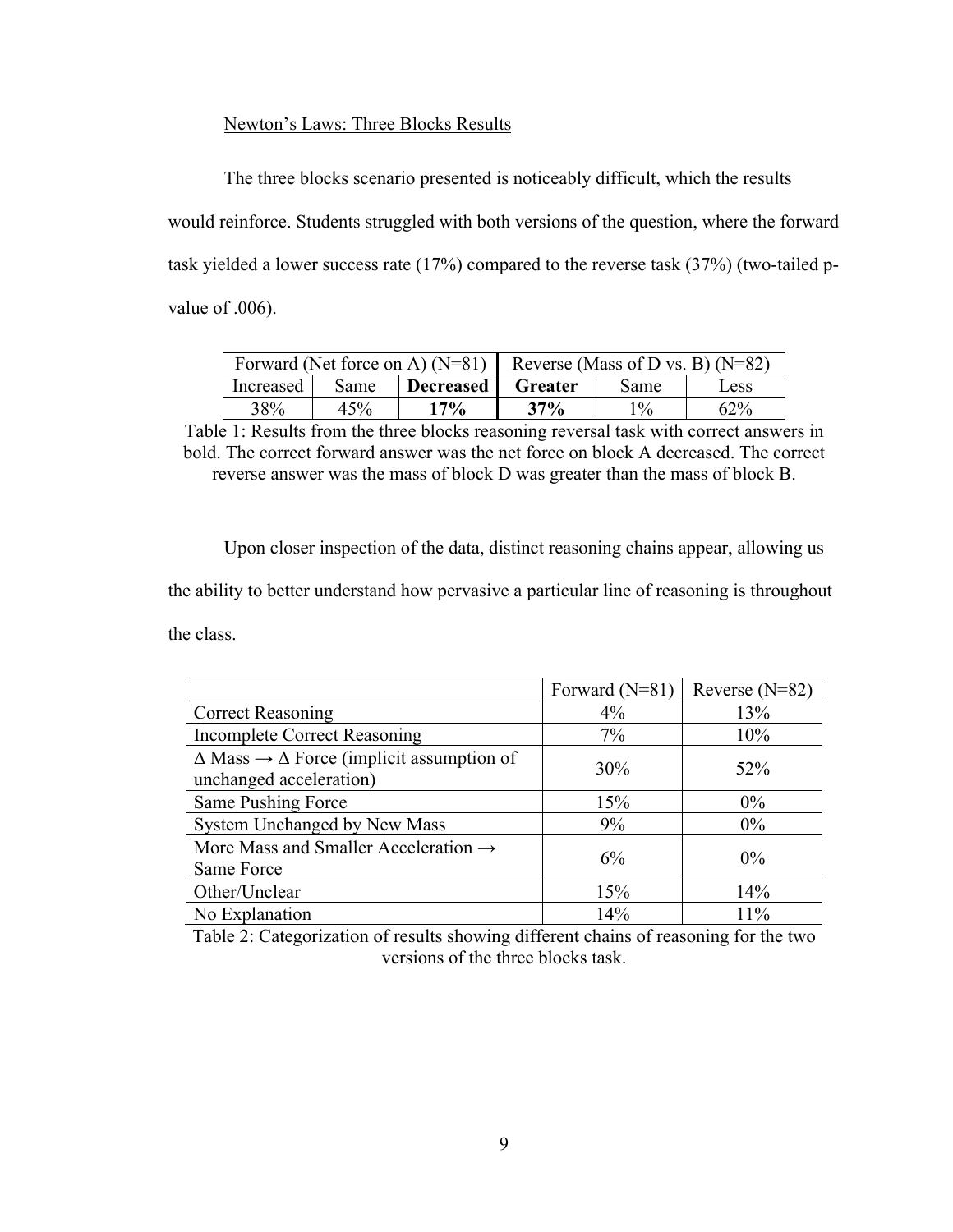#### i. Correct Reasoning

Two approaches were considered correct: Newton's second law and allocation of forces. The Newton's second law approach was only used by two students who noted the decreased acceleration of the system before addressing its effect on block A; one student noted, "…the mass of block A remains the same, so if the acceleration of block A decreases, then the force exerted on block A must also decrease." Allocation of forces involved the student recognizing the need for more force to move a more massive object, which would leave less of the total constant pushing force available for block A; for example, one student wrote, "Because more force is contributing to the movement of block D, there is less force being applied to block A." While this force allocation is a consequence of a correct application of Newton's second law to the system as a whole, these lines of reasoning, as presented, aren't entirely complete. Even so, such reasoning was categorized as correct.

#### ii. Incomplete Correct Reasoning

While fundamentally correct, students would neglect to include information in their reasoning, leading us to assume they understood the significance of that missing piece. A clear example involves allocation of force for the forward version: "It takes more force to move Block D." This is a true statement, but we don't know why the student concludes this or the justification for the claim, which makes it incomplete.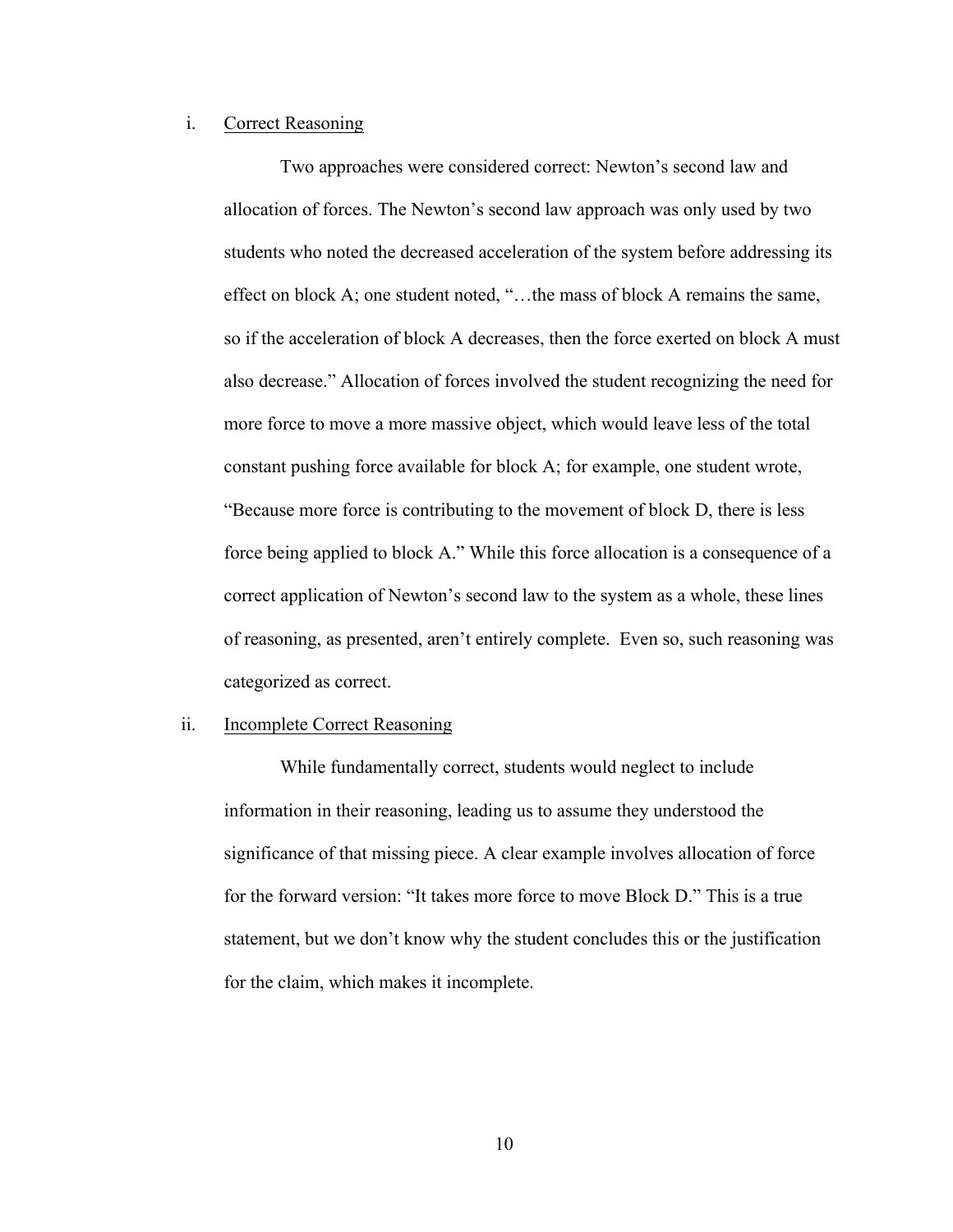iii. Change in Mass Implies Change in Force (Implicit Assumption of Unchanged Acceleration

The most popular response for both versions highlighted a problem with multivariable equations containing multiple unknowns [14]. This response comes from assuming acceleration is constant when using Newton's second law, which makes force directly proportional to mass. Not all students referenced the need for the acceleration to be constant, but some did so explicitly; for example, one student wrote, "Because F=ma, and m was increased while a was unchanged, the net force will increase." Some simply stated Newton's second law with only some reasoning which led us to assume they thought the acceleration was constant.

#### iv. Same Pushing Force

While only seen in the forward version for the force remains the same option, students argued that the net force didn't change since the only horizontal force was the pushing force, which was constant. For some, this was due to the frictionless surface, but most simply said something to the effect of the following: "The force of the hand on the blocks does not change, therefore, the force being exerted on block A does not change either."

#### v. System Unchanged by New Mass

Again, this response was only seen in the forward version and was conceptually similar to the Same Pushing Force response, except students explicitly stated that more mass wouldn't affect the net force on block A. Arguments due to the frictionless surface were fairly common, with one student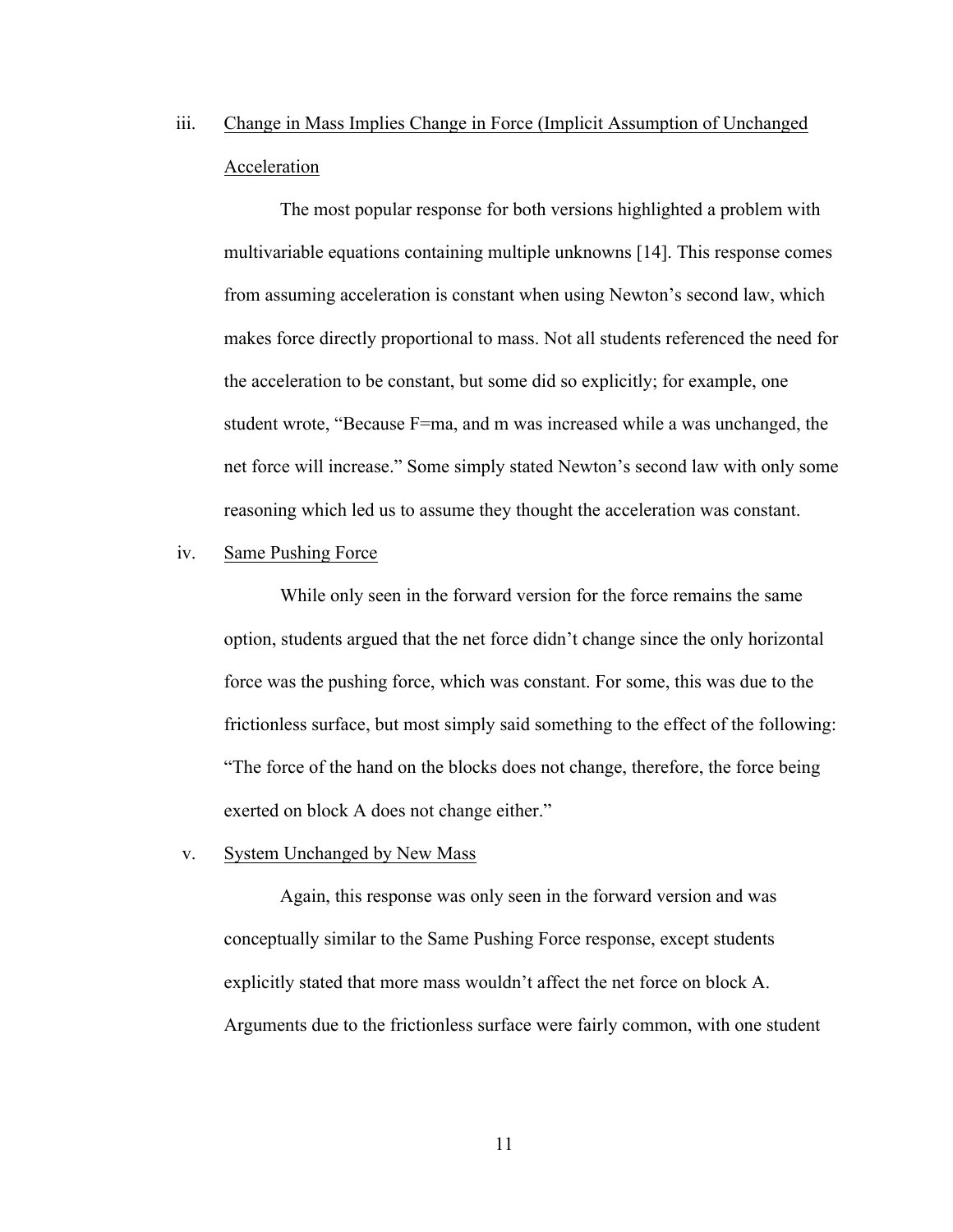noting, "Because this is a frictionless table, the fact that block D is heavier than block B does not have an effect on the net force it exerts on block A."

#### vi. More Mass and Less Acceleration Cancel

Revolving around problems with multivariable equations, students failed to recognize that the increase in mass and the decrease in acceleration don't cancel. This error led to responses like, "Force = ma. Since force remains the same, acceleration will change with the mass change. [T]he force exerted on block A will then be the higher mass times the lower acceleration." This reasoning could also be seen as confusion between the net force on the system and the net force on block A. While similar to the same pushing force category, students addressed the existence of changes to the system (acceleration and mass), which led to a distinct category.

## vii. Other or No Reasoning

There were a large number of responses that didn't fit into broad categories as well as many answers without accompanying responses. The other category was comprised of reasoning that either was entirely unique or didn't contain enough information to place comfortably in a category. For example, a response of "f=ma" was placed in this category.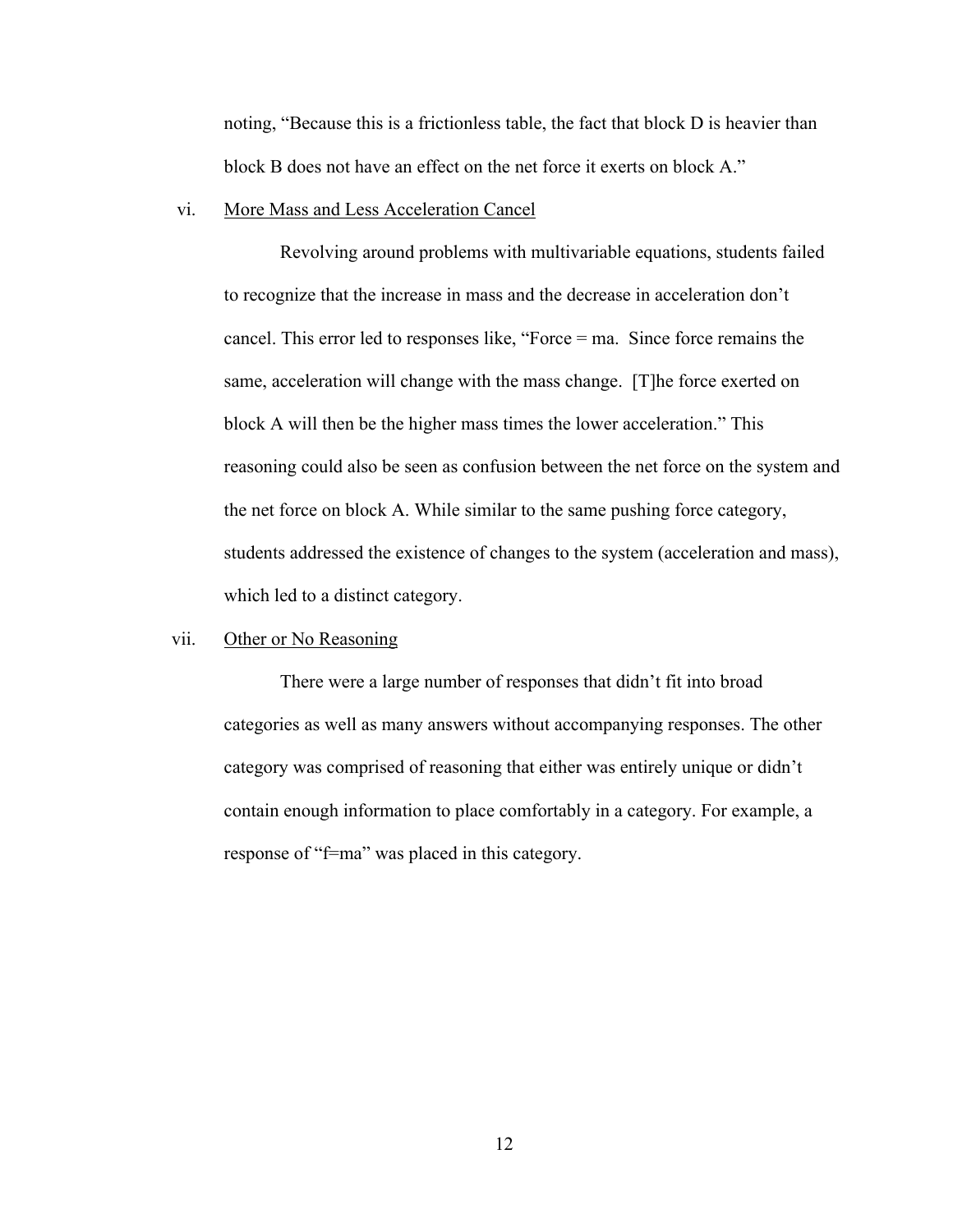Correct answers were typically found in the correct reasoning and incomplete correct reasoning with some in the other or no reasoning category. For the forward version (exclusively), the remains the same reasoning was broken into three categories: same pushing force, system unchanged by new mass, and more mass and less acceleration cancel. The less mass answer (reverse) and the greater net force answer (forward) were categorized almost entirely in the direct correlation between mass and force category (*i.e.*, acceleration is unchanged) of reasoning.

For the reverse version, remains the same wasn't an answer option, which suggested that the constant pushing force on the three-block system couldn't lead to the mass of block D being the same as block B. This couldn't be said for the forward version, however, where the remains the same option was appealing to those who noted the constant pushing force. With 45% of the students on the forward version choosing the net force remains the same on block A, the similarities and differences in reasoning chain prevalence between the two versions were difficult to determine.

#### Kirchhoff's Circuit Laws: Bulb Brightness Forward

Students were presented with an electrical circuit consisting of a battery and bulbs (Figure 2). Students were told that the switch was originally closed and is now opened. Note the switch was simply represented by a box so as not to provide any unintended cues on the reverse version (discussed below). Students were asked to determine whether the brightness of bulb D would increase, decrease, or remain the same after the change.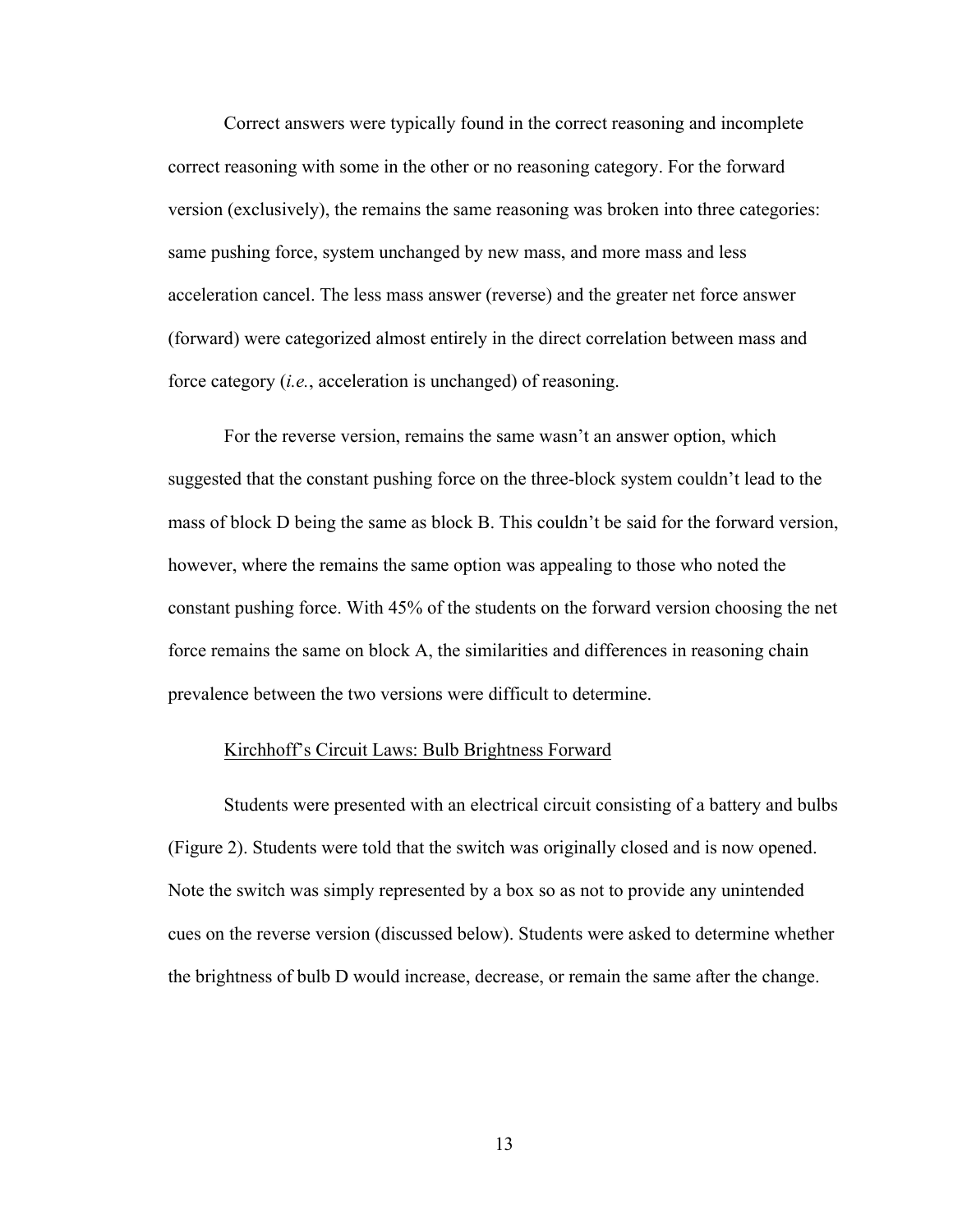

Figure 2: Circuit configuration containing ideal battery, switch, and bulbs.

When the switch is opened, the resistance of the circuit increases due to the removal of a parallel branch. This increase in resistance leads to a decrease in the current through the battery using Ohm's law. Bulb A now has less current through it than before, and thus less voltage across it, which means that bulb D must have more voltage across it than before to conform with Kirchhoff's voltage law. This increase in voltage corresponds to the brightness of bulb D increasing.

# Kirchhoff's Circuit Laws: Bulb Brightness Reverse

Students were presented with an electric circuit consisting of a battery and bulbs (Figure 2). Students were told that the brightness of bulb D increased due to the position of the switch changing. Students were asked whether the change involved opening or closing the switch.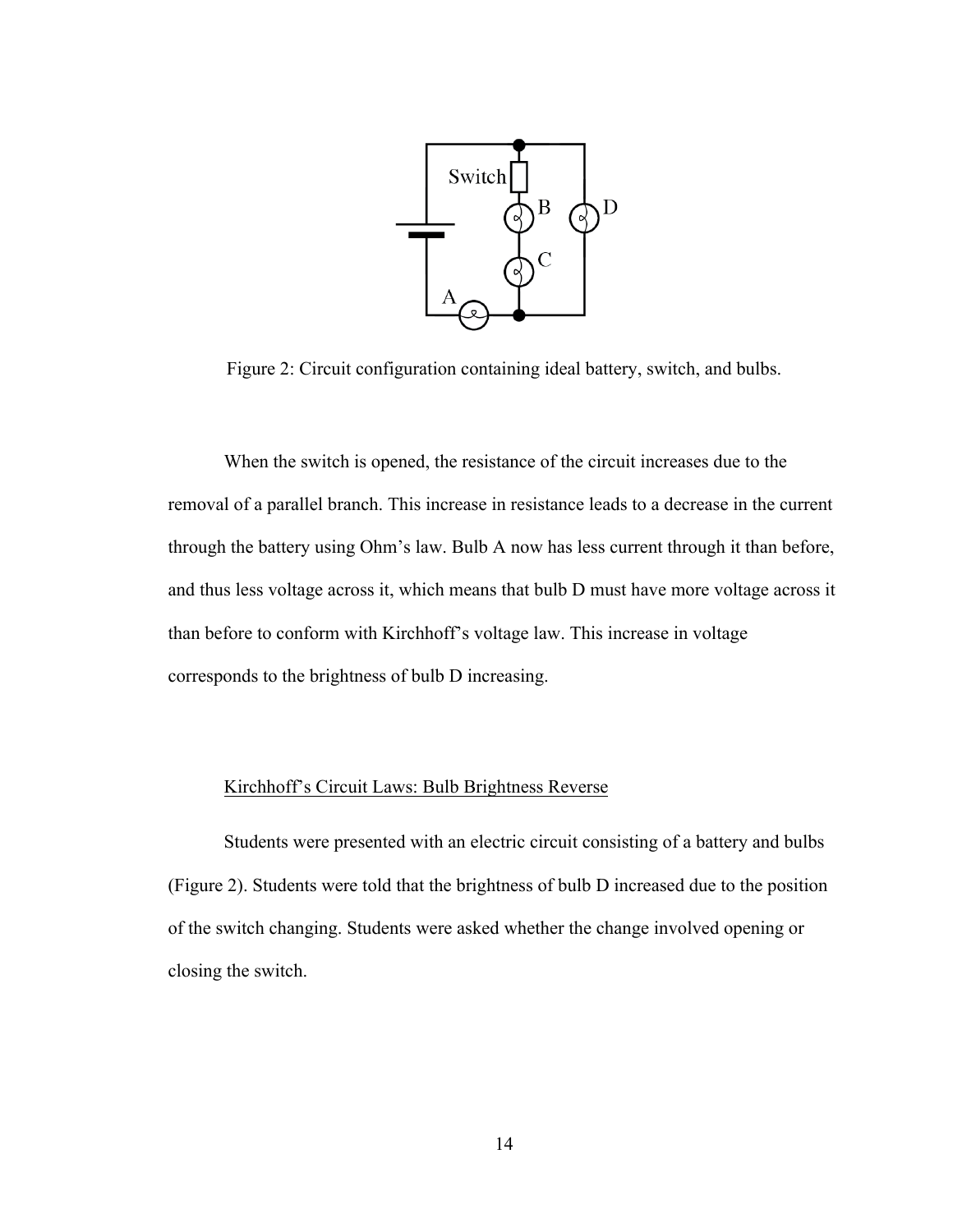If the brightness of bulb D has increased, then the voltage across it must have increased. To achieve this, the voltage across bulb A must have decreased in accordance with Kirchhoff's voltage law, which means the current through the battery must have decreased as well. The resistance in the circuit must have increased to achieve a decreased current and, due to the properties of parallel branches, the switch must have been opened since this would disconnect the parallel branch from the circuit.

#### Kirchhoff's Circuit Laws: Bulb Brightness Results

Significantly more students gave correct answers for the reverse version than the forward version (two-tailed p-value of .006). Correct responses for reverse (62%) were almost double that for forward (35%), suggesting there may be a more straightforward approach to the problem in one direction than the other.

| Forward (Brightness of D) (N=54) Reverse (Change in switch) (N=55) |            |           |               |        |
|--------------------------------------------------------------------|------------|-----------|---------------|--------|
| Increased                                                          | Same       | Decreased | <b>Opened</b> | Closed |
| 35%                                                                | <b>39%</b> | 26%       | $62\%$        | 38%    |

Table 3: Results from the circuits reasoning reversal task with correct answers in bold. Correct forward answer was the brightness of bulb D increased. Correct reverse answer was the switch was opened.

Based on the previous data, we would expect to see a difference in correct reasoning between the two versions, since one group answered correctly more than the other. However, we found that students for both versions were unable to construct correct reasoning chains regardless of how they answered.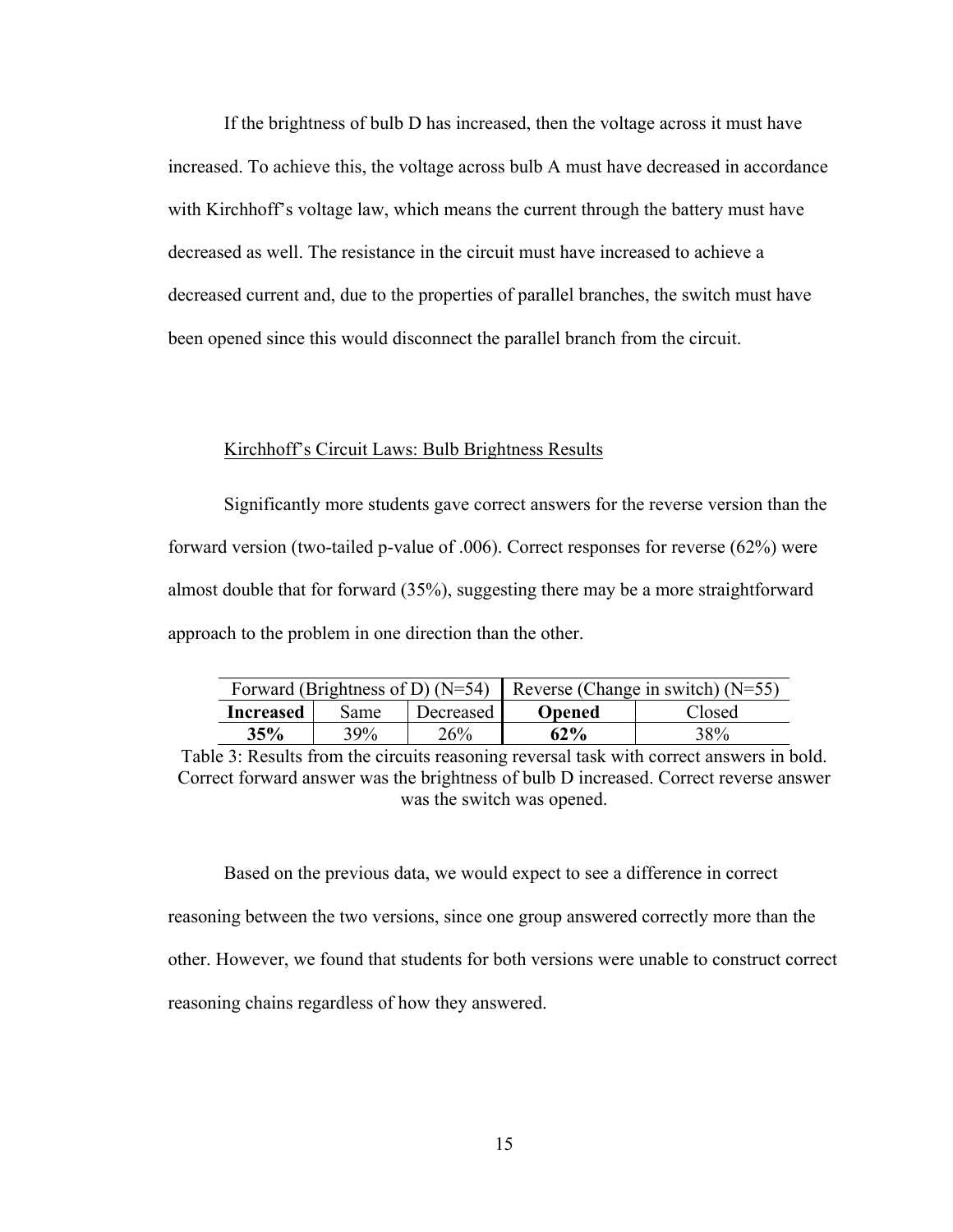|                                                                               | Forward $(N=54)$ | Reverse $(N=55)$ |
|-------------------------------------------------------------------------------|------------------|------------------|
| <b>Correct Reasoning</b>                                                      | $2\%$            | $2\%$            |
| <b>Incomplete Correct Reasoning</b>                                           | 4%               | $5\%$            |
| All Current to D (implicit assumption of<br>constant current through battery) | 28%              | 42%              |
| Ohm's Law (current through battery and<br>current through bulb D confusion)   | 9%               | $22\%$           |
| <b>Independent Branches</b>                                                   | 33%              | $0\%$            |
| <b>Switch Confusion</b>                                                       | 9%               | $5\%$            |
| Other/Unclear                                                                 | 8%               | 20%              |
| No Reasoning                                                                  | $7\%$            | $4\%$            |

Table 4: Categorization of results showing different chains of reasoning for the two versions of the circuits task.

#### i. Correct Reasoning

On each version of the question, only one student was able to arrive at the correct answer using correct reasoning. The student answering the forward version assigned each bulb the same arbitrary resistance of one and solved for all of the relative quantities (such as current, voltage, and total resistance) when the switch was open and when the switch was closed, leading to the conclusion that "… Opening the switch increases the potential difference across D, which increases its brightness."

# ii. Incomplete Correct Reasoning

While being technically correct, these students didn't provide enough reasoning for their answers to be satisfactory, which led to correct conclusions without the necessary starting point. This was typically manifested in correct assertions without any reasoning to back them up; for example, one student wrote,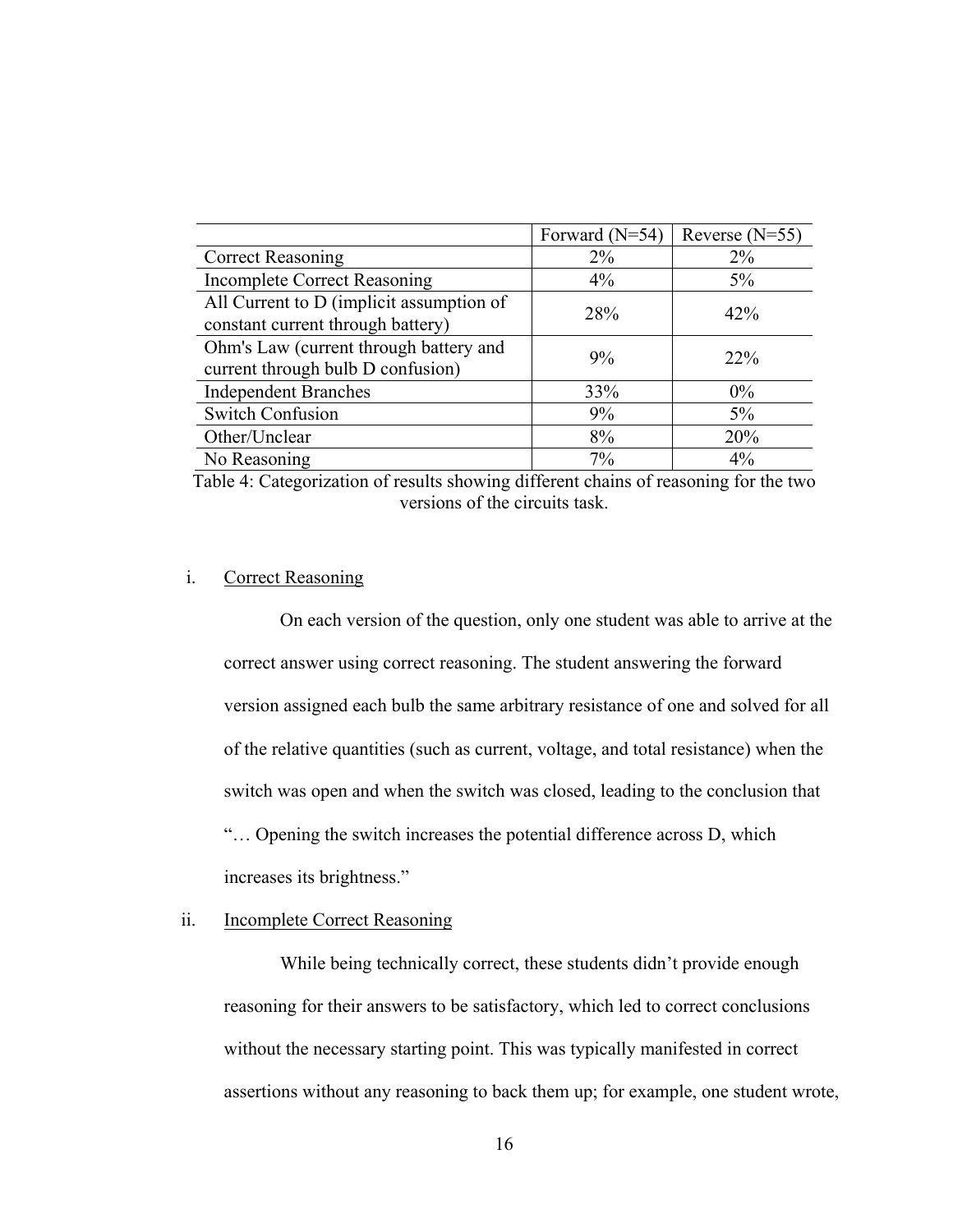"Objects in [parallel] have the same voltage, so BC and D all have the same voltage. If the switch is closed, that increases the voltage to D and causes it to increase in brightness."

#### iii. All Current to D (implicit assumption of constant current through battery)

By far the most common style of reasoning (when including both versions), students simply stated that by removing the branch containing bulbs B and C, the current was diverted to the branch containing bulb D. While not being entirely incorrect due to the current only having one path, the reasoning is flawed since it is grounded in the implicit assumption that the battery current doesn't change: "All of the current in the circuit would then flow towards D, instead of breaking off at the junction."

#### iv. Ohm's Law (current through battery and current through bulb D confusion)

While Ohm's law is not incorrect to use by any means, the misuse of it is. Students consistently inferred that the current through the battery was the same as the current through bulb D: "The increased resistance and constant voltage would cause us to conclude that when the switch is closed the current increases causing the light to be brighter." Other issues involved how the resistance of the circuit is changed when the switch is opened or closed.

#### v. Independent Branches

The line of reasoning involving independent branches was only observed in the forward version due to the nature of the logic and the answer choices. In order to conclude that the switch doesn't affect the bulb D branch, there has to be an option where the bulb's brightness doesn't change, which isn't available for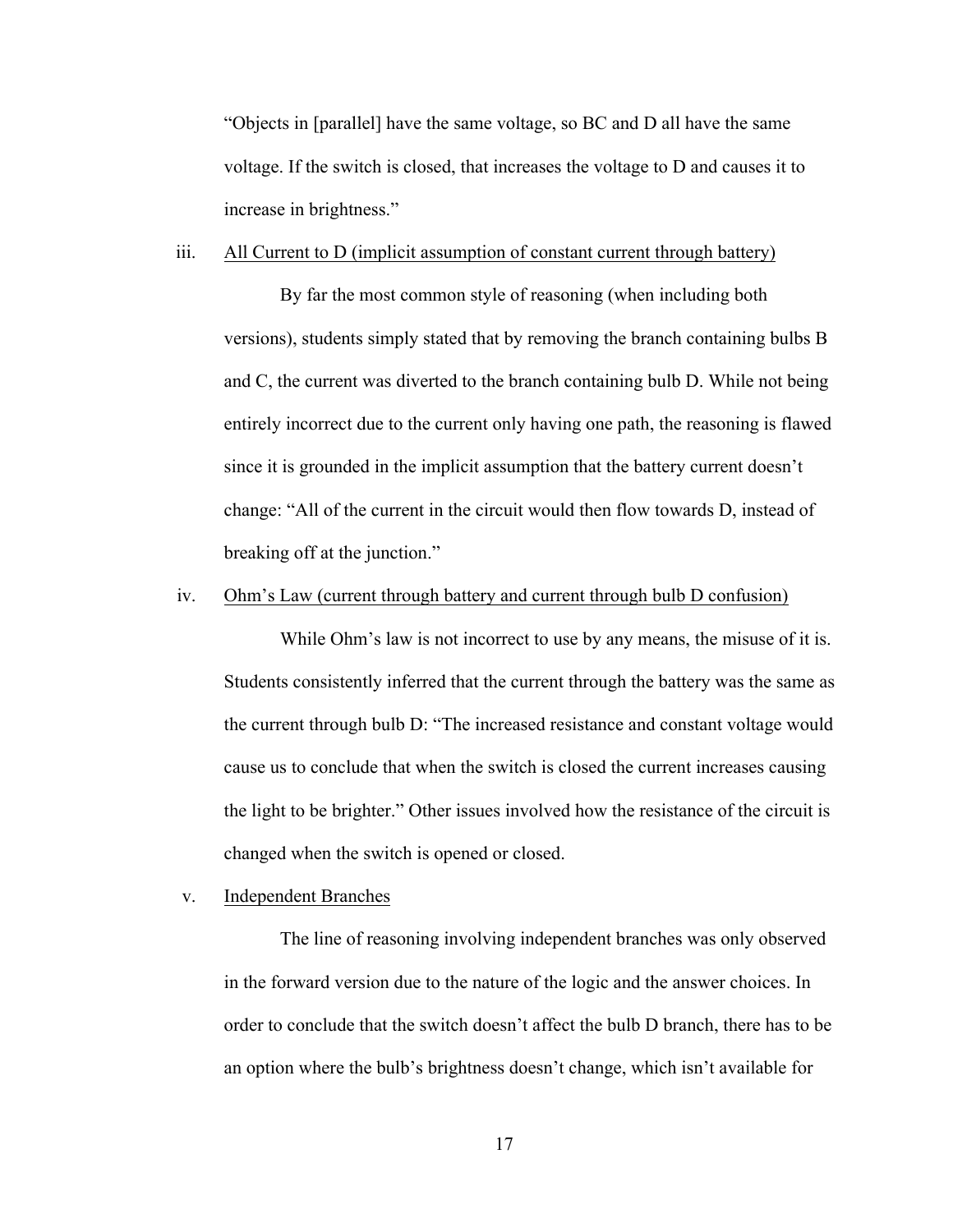the reverse case. When the option was available, students believed that by being in parallel, the removal of a branch wouldn't affect the other branch. For example, one student wrote, "… But they [bulbs A and D] were already in series before so bulb D should remain the same [when] the parallel [branch] is taken out."

#### vi. Switch Confusion

An unexpected problem arose for both versions of the question where students were unclear as to what the switch represented. Based on their reasoning, some students treated the switch as though it was a dam where opening it led to the current being allowed to travel to bulbs B and C, which is the opposite of how the switch behaved. For example, one student answering the reverse version reasoned, "With the switch open B+C and D are now in parallel so the resistance the current experiences is less since there are two routes for the current to go through."

#### vii. Other or No Reasoning

There were cases where students used reasoning that simply didn't fit in with the larger categories and rather than add a new grouping for one student, they were added to other. In other cases, students provided either no reasoning or meaningless responses such as "Magic."

Correct answers were typically found in the correct reasoning and incomplete correct reasoning with some in the other or no reasoning category. For the forward version (exclusively), the remains the same answer was only seen in the independent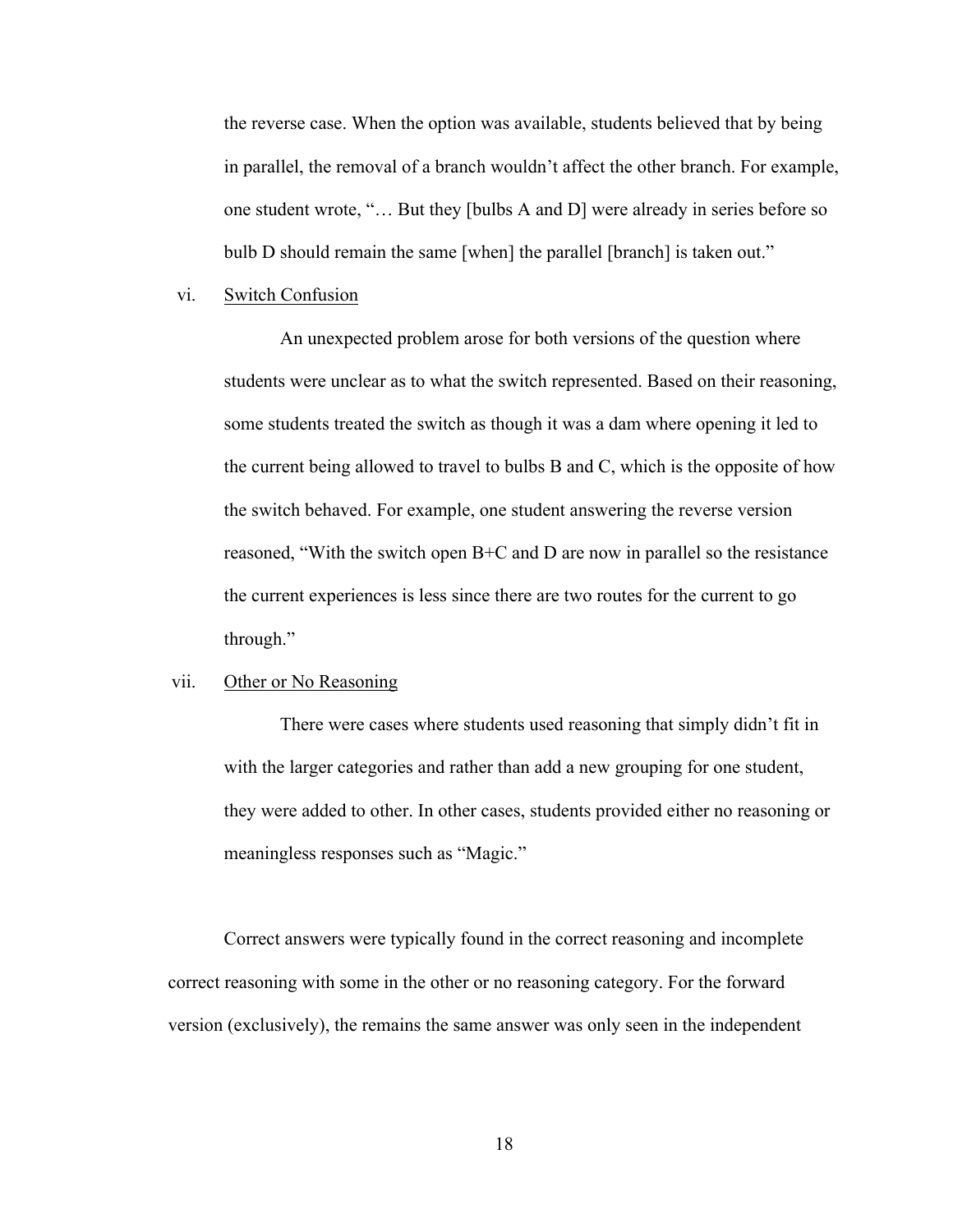branches category. The switch was opened answer (reverse) and the increased brightness answer (forward) were categorized into Ohm's law difficulties and switch confusion.

Students for both versions of the task were generally unable to construct correct or partially correct reasoning chains to arrive at their answers, with 6% for forward and 7% for reverse. Ignoring their ability to reason correctly, we wanted to focus on what types of reasoning were used for each version of the task and whether the numbers were comparable. Unfortunately, similar to the three-block task, the remains the same option for the forward version was appealing enough that the number of students using independent branches reasoning was large enough such that the other categories couldn't comfortably be compared between the two versions. Again, this was due to the implicitly given information in the reverse version that something had to change in order to arrive at the result. This precluded the use of reasoning chains that the students answering the forward version found appropriate and appealing.

#### Forward – Reverse Modifications

After running the original reasoning reversal tasks, it became clear that modifications were needed in order to extract more useful information from student responses. One suggestion focused on the constrained nature of student responses, where the forward version allowed for more lines of reasoning due to the presence of more answer options than the reverse version. For example, the three blocks question allowed students to focus on the constant pushing force as a reason for there being no change whereas the reverse version didn't allow for that line of reasoning since the answer choices made it clear that a variable changed. This made it difficult to compare the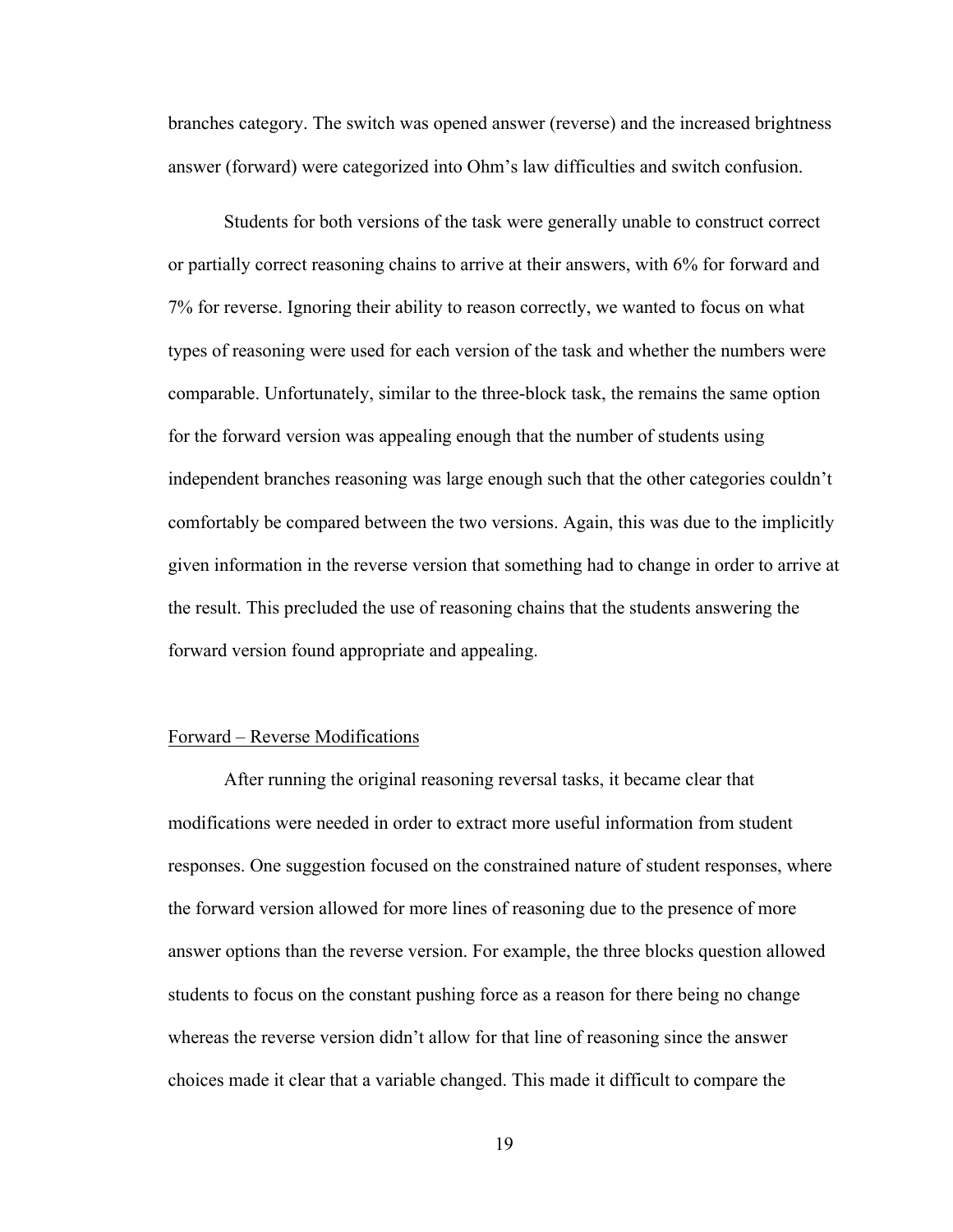prevalence of reasoning chains in both directions due to the large number of students who used remains the same reasoning for the forward version. The number of answer choices was also concerning if students were randomly choosing an answer where there were more options in one direction than the other. We were unsure if this was a factor, but due to the constrained reasoning options, we felt that creating a second forward version without the remains the same option would be beneficial for making meaningful comparisons after data analysis. This way, if the reasoning and performance on the two forward versions differ from that on the reverse version, the differences can be attributed primarily to the direction of the question/reasoning and not to the constraining of reasoning paths due to the constrained answer options.

In addition, specifically for the circuits task, we found that a source of confusion for students was in how the switch was presented in Figure 2. Students were unsure what the switch would look like when it was open and when it was closed due to our need for the drawn switch orientation to not influence student perception of the circuit. For example, if the switch was presented as open in the diagram and the question wanted to know the orientation of the switch after a change, students might pick open due to it being shown that way. This type of problem had already been observed in the three blocks task, where one trial saw the more massive block D looking larger in the diagram despite the fact that students needed to conclude this for themselves on the reverse version. This led to responses built solely around the size of the diagram rather than the given information. To address this for the circuits question, we added a second diagram describing what the switch would look like if it were open and if it were closed. To make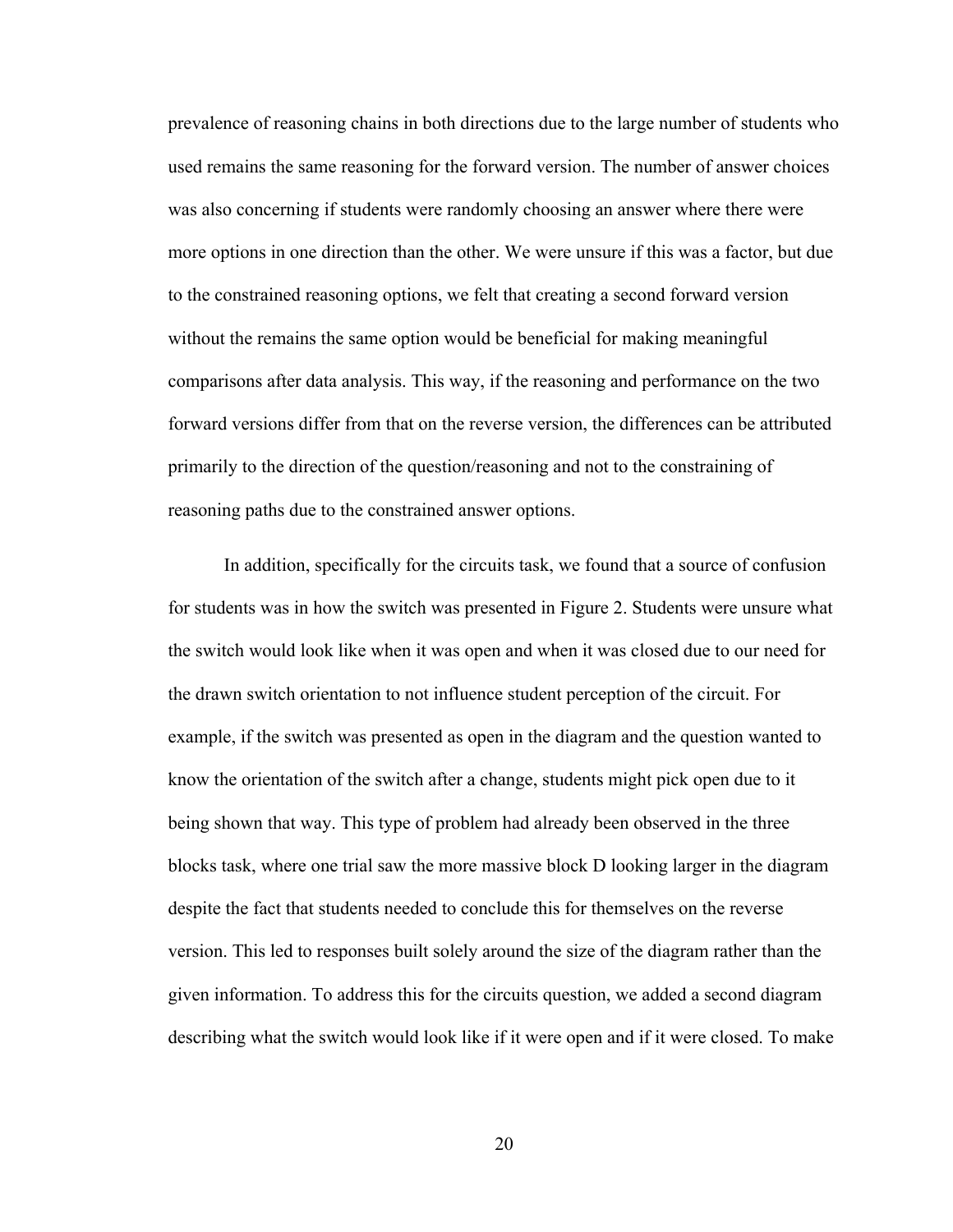the diagram as clear as possible, the added switch diagram was constructed to look like the diagrams seen in the course materials.

The last change involved the medium through which the students had the questions administered. We felt that some of the hard-to-categorize online responses may have been an artifact of online administration, and that pencil-and-paper written questions might be easier to interpret due to the ability to draw and annotate diagrams. This change shouldn't affect the ability of the students to answer the question since the students who typed can do work by hand before submitting, but it makes it easier for data analysis and categorization if students are having difficulties regarding describing their work.

## Forward – Reverse Updated Incarnation

### Newton's Laws: Three Blocks

The question remained the same as the original for both the forward and reverse versions, except, in this instance, a third version was given where the prompt was the same as the forward version with only two answer options: the net force on A increased or the net force on A decreased.

#### Newton's Laws: Three Blocks Results

Students performed better on the reverse task (59%) than the forward task (39%) (two tailed p-value of .006) and the students answering the constrained forward version performed similarly to the forward task (47%). It is important to note, however, that there is a force remains the same category in Table 4 for the updated forward version despite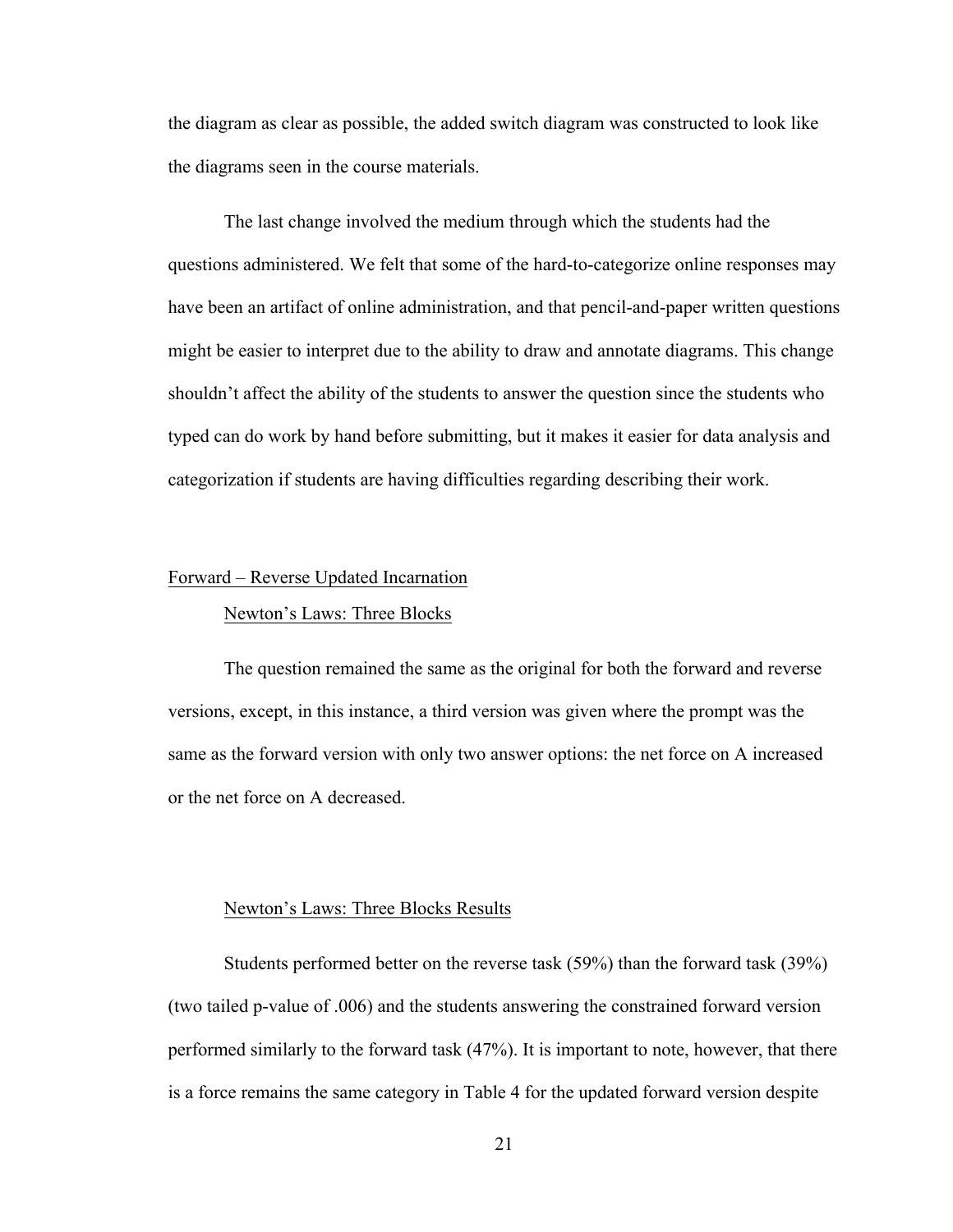the answer option not being given in the question; this stems from the fact that some students indicated that the force remained the same despite the fact that it wasn't a possible answer choice, thereby disregarding the given instructions (11%).

| Forward (Net force on A)<br>(N=94) |     | Forward 2 (Net force on A)<br>$(N=94)$   |     | Reverse (Mass of<br>D vs. B) $(N=96)$ |                   |     |      |
|------------------------------------|-----|------------------------------------------|-----|---------------------------------------|-------------------|-----|------|
|                                    |     | Increased   Same   Decreased   Increased |     | Same *                                | Decreased Greater |     | Less |
| 16%                                | 45% | 39%                                      | 43% | 11%                                   | 47%               | 59% | 41%  |

Table 5: Results from the updated three blocks reasoning reversal task with correct answers in bold. For forward 2, the remains the same option (indicated by \*) was not given, but students selected it despite this. Correct forward and forward 2 answer was the net force on A decreased. Correct reverse answer was the mass of block D was greater than the mass of block B.

While both forward versions had a similar percentage of correct answers to correct reasoning, the reverse version had a large number of students who used correct reasoning when answering correctly. The number of incomplete reasoning chains was almost zero (one student) for the reverse task suggesting that students who answered correctly were either going to be entirely correct or they were going to use incorrect reasoning.

|                                                    | Forward<br>$(N=94)$ | Forward 2<br>$(N=94)$ | Reverse<br>(N=96) |
|----------------------------------------------------|---------------------|-----------------------|-------------------|
| <b>Correct Reasoning</b>                           | 21%                 | 28%                   | 48%               |
| <b>Incomplete Correct Reasoning</b>                | 11%                 | 10%                   | $1\%$             |
| $\Delta$ Mass $\rightarrow \Delta$ Force (implicit | 20%                 | 37%                   | 41%               |
| assumption of unchanged acceleration)              |                     |                       |                   |
| Same Pushing Force                                 | 22%                 | $5\%$                 | $0\%$             |
| System Unchanged by New Mass                       | 13%                 | 3%                    | $0\%$             |
| More Mass and Smaller Acceleration                 | 3%                  | $2\%$                 | $0\%$             |
| $\rightarrow$ Same Force                           |                     |                       |                   |
| Other/Unclear                                      | 10%                 | 15%                   | 10%               |
| No Explanation                                     | $0\%$               | $0\%$                 | $0\%$             |

Table 6: Results highlighting different chains of reasoning for updated three-blocks task.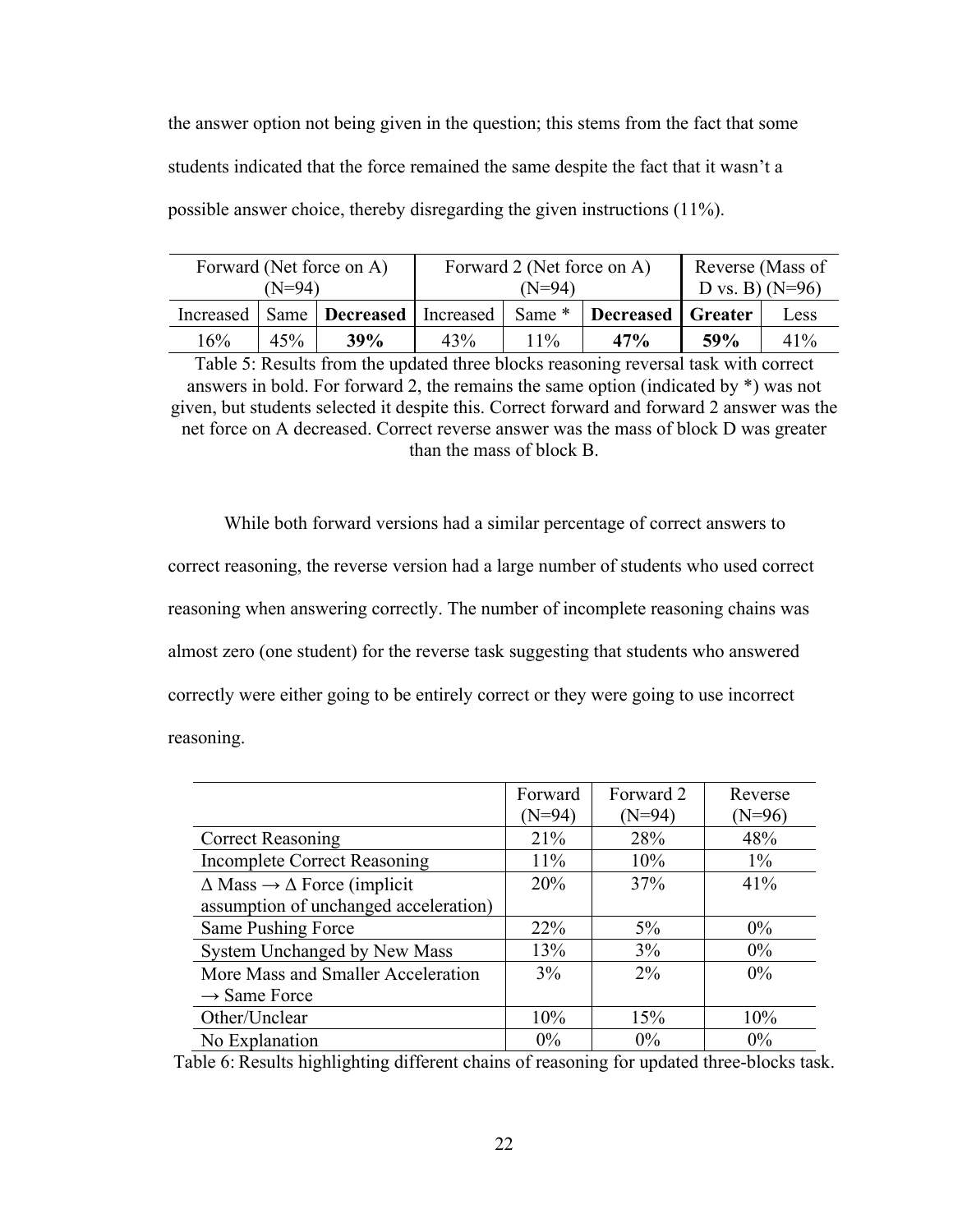Looking first at the two forward versions, we saw an increase from unconstrained to constrained in correct or partially correct reasoning and an increase in the number of students who reasoned that the change of mass is directly correlated to the change in force. This implies that constraining the forward version affected what reasoning chains were used by the students. The increase in the mass/force reasoning was likely due to the nature of the remains the same reasoning and the mass/force reasoning where a variable (in this case acceleration) is constant/unchanged in both, suggesting that students are drawn to reasoning chains that leave variables constant in multivariable expressions like Newton's second law.

Comparing the constrained forward to the reverse saw a difference in correct or partially correct reasoning, with the reverse version statistically higher (two tailed p-value of .077). This increase in correct reasoning suggests that the direction of the question affects the ability of the students to construct correct reasoning chains and isn't affected by answer constraints. However, the prevalence of mass/force reasoning was almost identical suggesting that the direction of the question doesn't affect certain lines of reasoning which are more affected by question constraints.

#### Kirchhoff's Circuit Laws: Bulb Brightness

Similar to the updated three-blocks scenario, the original question for the forward and reverse versions remained the same, except for a new circuit diagram (Figure 3) and an added version where the answer options were limited to: brightness of bulb D increased or brightness of bulb D decreased.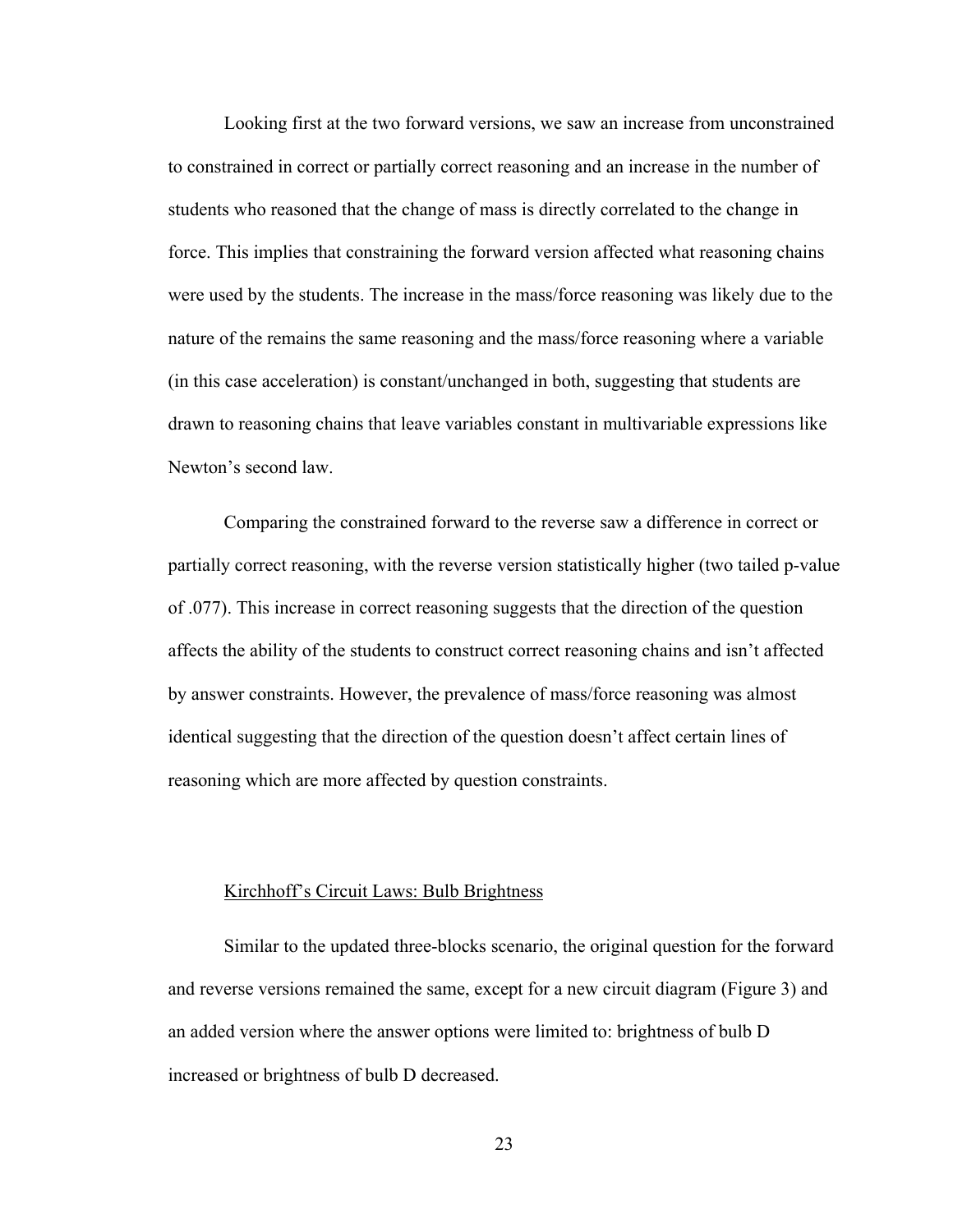

Figure 3: Same circuit as Figure 2 with added switch orientations.

# Kirchhoff's Circuit Laws: Bulb Brightness Results

Students performed similarly on the updated forward task (86%) and the reverse task (79%), while the forward task lagged behind both (65%). The constrained forward task had statistically higher correct answers than the forward task (two-tailed p-value of .006), while the reverse version was marginally statistically higher than the forward version (two-tailed p-value of .08). Interestingly, the percentage of students answering with a decreased bulb D brightness on the updated forward task (14%) was essentially the same as the percentage for the forward version (17%) despite there being one less option.

| Forward (Brightness of D) |             |        | Forward 2 (Brightness) | Reverse (Change in |               |        |                  |  |  |
|---------------------------|-------------|--------|------------------------|--------------------|---------------|--------|------------------|--|--|
|                           | (N=63)      |        | of D) $(N=64)$         |                    |               |        | switch) $(N=66)$ |  |  |
| <b>Increased</b>          | <b>Same</b> |        | Decreased   Increased  | Decreased          | <b>Opened</b> | Closed |                  |  |  |
| 65%                       | $17\%$      | $17\%$ | 86%                    | 14%                | 79%           | 21%    |                  |  |  |

Table 7: Results from the updated circuits reasoning reversal task with correct answers in bold. Correct forward and forward 2 was the brightness of bulb D increased. Correct reverse was the switch was opened.

While it appeared that students were well equipped to give correct answers to all of the versions, their chains of reasoning were found to be lacking. All of the questions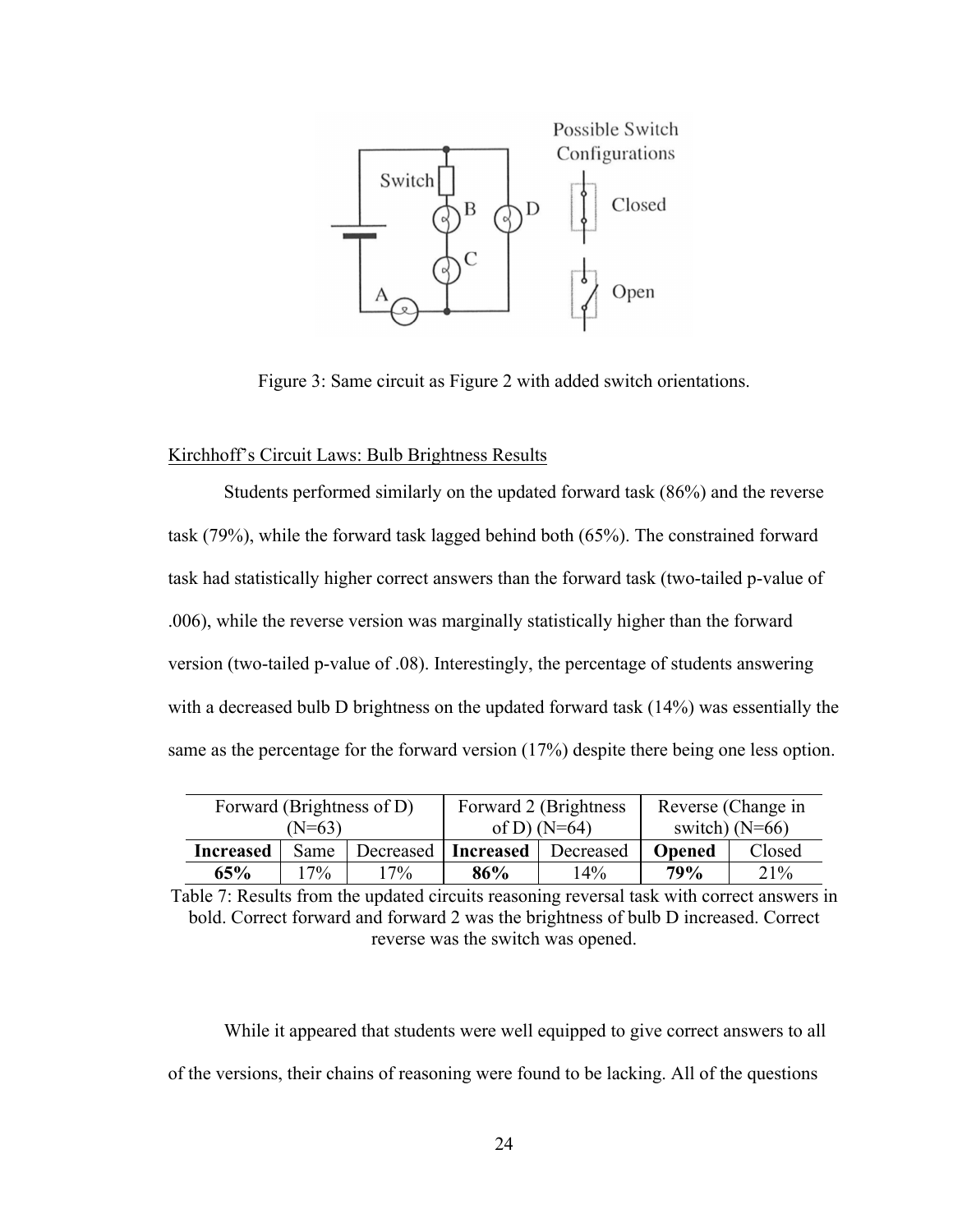yielded either one or two students with correct reasoning chains despite the large number of students who answered correctly, suggesting the correct answers on this task can overwhelmingly be found through incorrect ideas.

|                                                                               |       | Forward (N=63) Forward 2 (N=64) Reverse (N=66) |       |
|-------------------------------------------------------------------------------|-------|------------------------------------------------|-------|
| <b>Correct Reasoning</b>                                                      | 5%    | $5\%$                                          | 3%    |
| <b>Incomplete Correct Reasoning</b>                                           | 3%    | 3%                                             | 3%    |
| All Current to D (implicit assumption<br>of constant current through battery) | 49%   | 66%                                            | 65%   |
| Ohm's Law (current through battery<br>and current through bulb D confusion)   | 17%   | 23%                                            | 15%   |
| <b>Independent Branches</b>                                                   | 13%   | $0\%$                                          | $0\%$ |
| <b>Switch Confusion</b>                                                       | 10%   | $2\%$                                          | 9%    |
| Other/Unclear                                                                 | 3%    | $2\%$                                          | $5\%$ |
| No Reasoning                                                                  | $0\%$ | $0\%$                                          | $0\%$ |

Table 8: Results highlighting different chains of reasoning for updated circuits task.

The constrained forward and the original forward are similar except for three categories, reasoning chains related to the remains the same option and all current to bulb D. Essentially, the difference in percentages in the three categories were all accounted for without considering other categories. This suggests that the people who would have concluded that there was no change in the circuit were constrained from selecting that answer and instead focused on the current no longer deviating before bulb D when the switch was opened. This was backed up by the results from the reverse version where the reasoning category percentages were almost identical to those of the constrained forward version. The comparison between the constrained forward and reverse suggests that the differences in reasoning chains were due to the constraints associated with the question format and not due to the direction of the questions.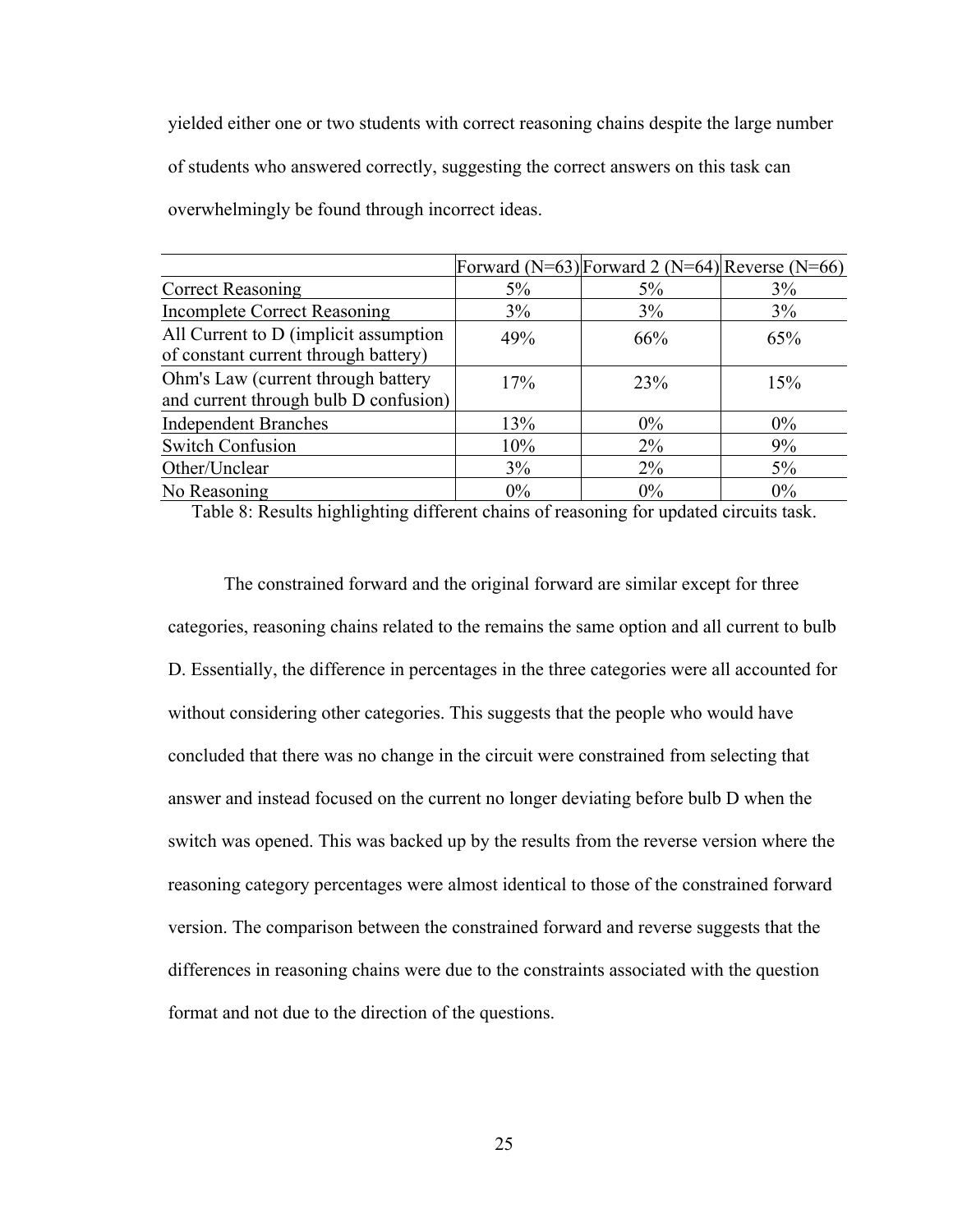#### **DISCUSSION**

The most exciting trend in the data arose with the three blocks questions, specifically the updated version. It could clearly be seen that the students responding to the reverse task were more often able to construct lines of reasoning that were considered satisfactory. By having the constrained forward version with restricted answer choices, the comparison between the updated forward version and reverse version was more easily interpreted due to the reasoning chains being similar between the two. This led to direct comparisons without the need to interpret the remains the same lines of reasoning, which weren't seen in the reverse version.

The updated circuits question didn't indicate an improvement in the prevalence of correct reasoning regardless of question direction or constraint. The constrained forward version and the reverse version yielded almost identical percentages of reasoning chains utilized by students, suggesting that directionality doesn't affect which reasoning chains are used. While the directionality of the question didn't affect the reasoning chains, the constraints of the questions did, suggesting that the constraint on answers was the limiting factor.

The two questions highlighted the importance of considering multiple areas of introductory physics where the results of one task didn't match the results of another. The next step might involve think-aloud interviews where all aspects of student reasoning can be heard, leading to a better understanding of what the student is concluding. Also,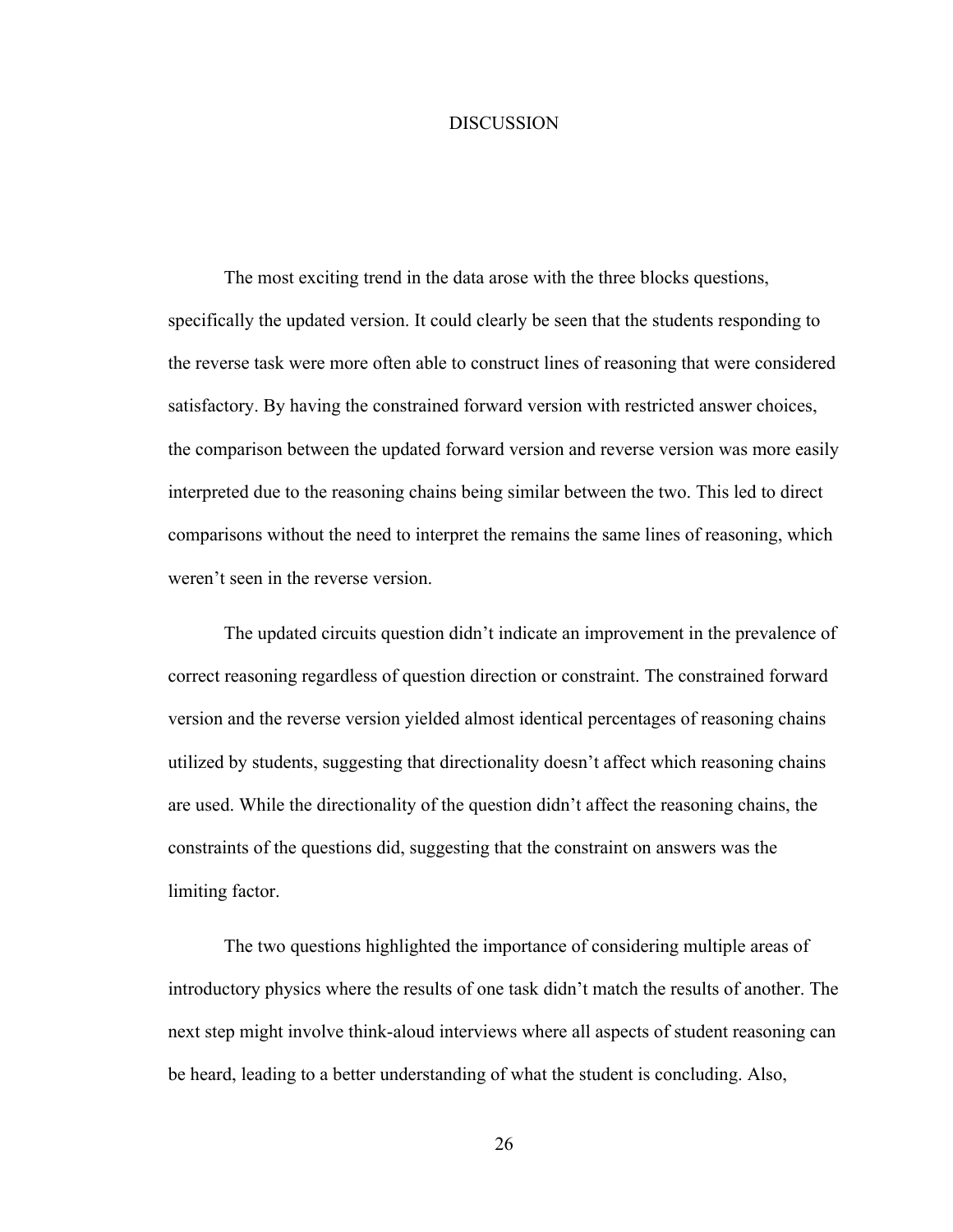designing new questions in other contexts could be useful since we found conflicting results with the two contexts studied here. Other improvements could involve the implementation of screening questions to ascertain whether or not the students have the ability to answer a question regardless of reasoning. This might lead to more complete reasoning chains, which would be more useful for analysis.

The implications of this study with regards to teaching are numerous where, in my opinion, the most important pertain to question design for examinations. We found the majority of students selecting the correct answer used incorrect reasoning for the questions about Kirchhoff's laws, which might lead educators to conclude that their students understand the material if administered as part of a multiple-choice test. Another aspect to consider would be how the constraints of a question (*i.e.,* how many answer choices are available) affect the ability of students to use certain lines of reasoning. Also, if an educator chooses to use multiple versions of an examination, they might assume their questions are similar enough to not give advantages or disadvantages, but in some contexts, the similarities might not be sufficient to ensure similar performance. The Newton's second law question highlighted just that, where the two seemingly similar questions led to significantly different levels of correct reasoning depending on the direction of the question.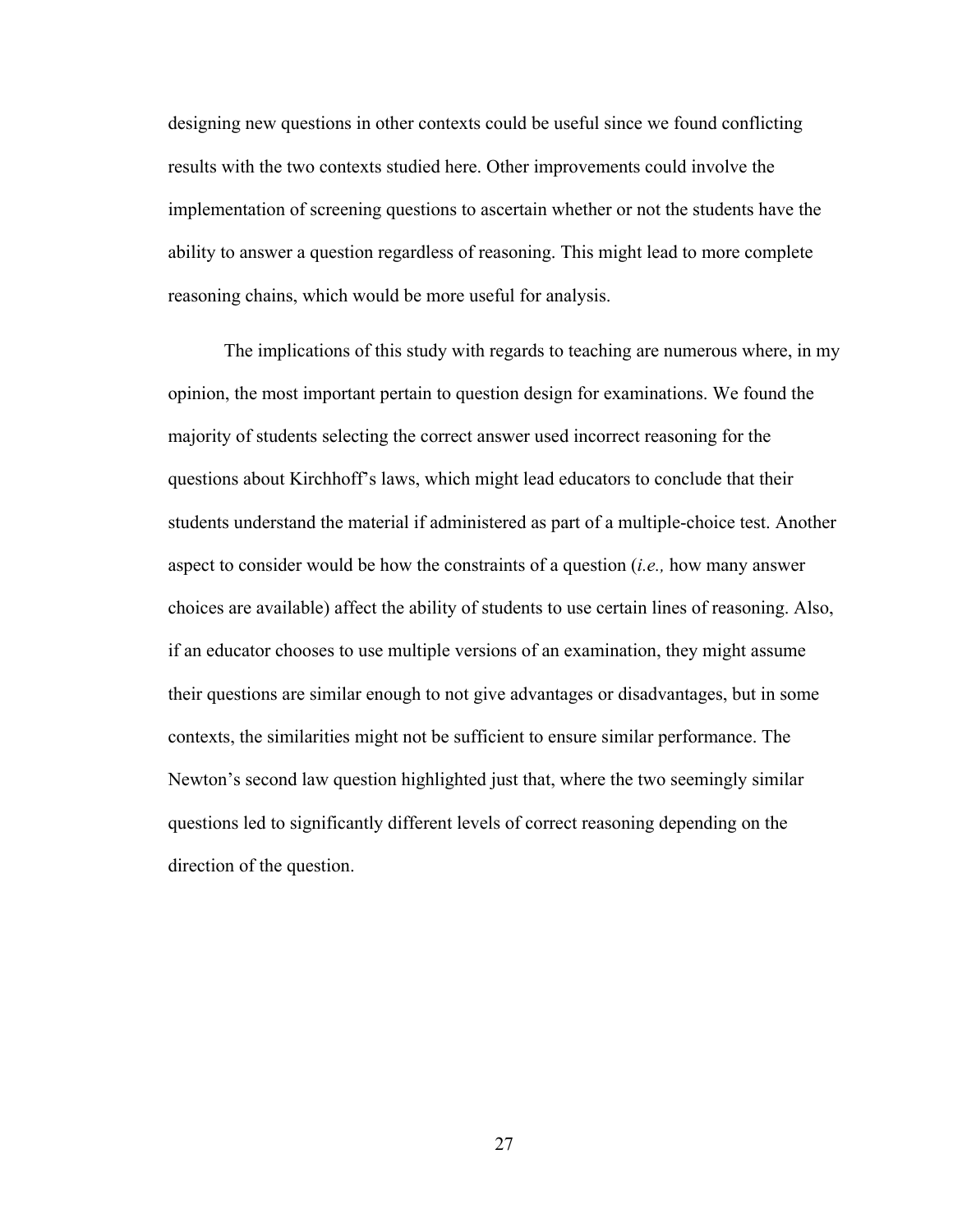#### **CONCLUSION**

Reasoning reversal tasks were designed to test whether the directionality of a question would affect the chains of reasoning used by students. The results from this study suggest that in certain contexts, students could be more successful in constructing correct reasoning chains in one direction than in the other. In other contexts, the difference in reasoning chains was due to question constraints instead. This contextdependence suggests that contextual features and the nature of the lines of reasoning involved may impact which questions exhibit performance differences based on directionality. Moving forward, further testing with a greater variety of questions is necessary in order to arrive at more concrete claims about the reasoning reversal tasks. In addition, more work is needed to determine the mechanism behind any directionalitybased performance differences on forward-reverse tasks. Given that the same conceptual understanding is required for reasoning in both directions, it is likely that the identification of relevant mechanisms will provide greater insight into the nature of student reasoning.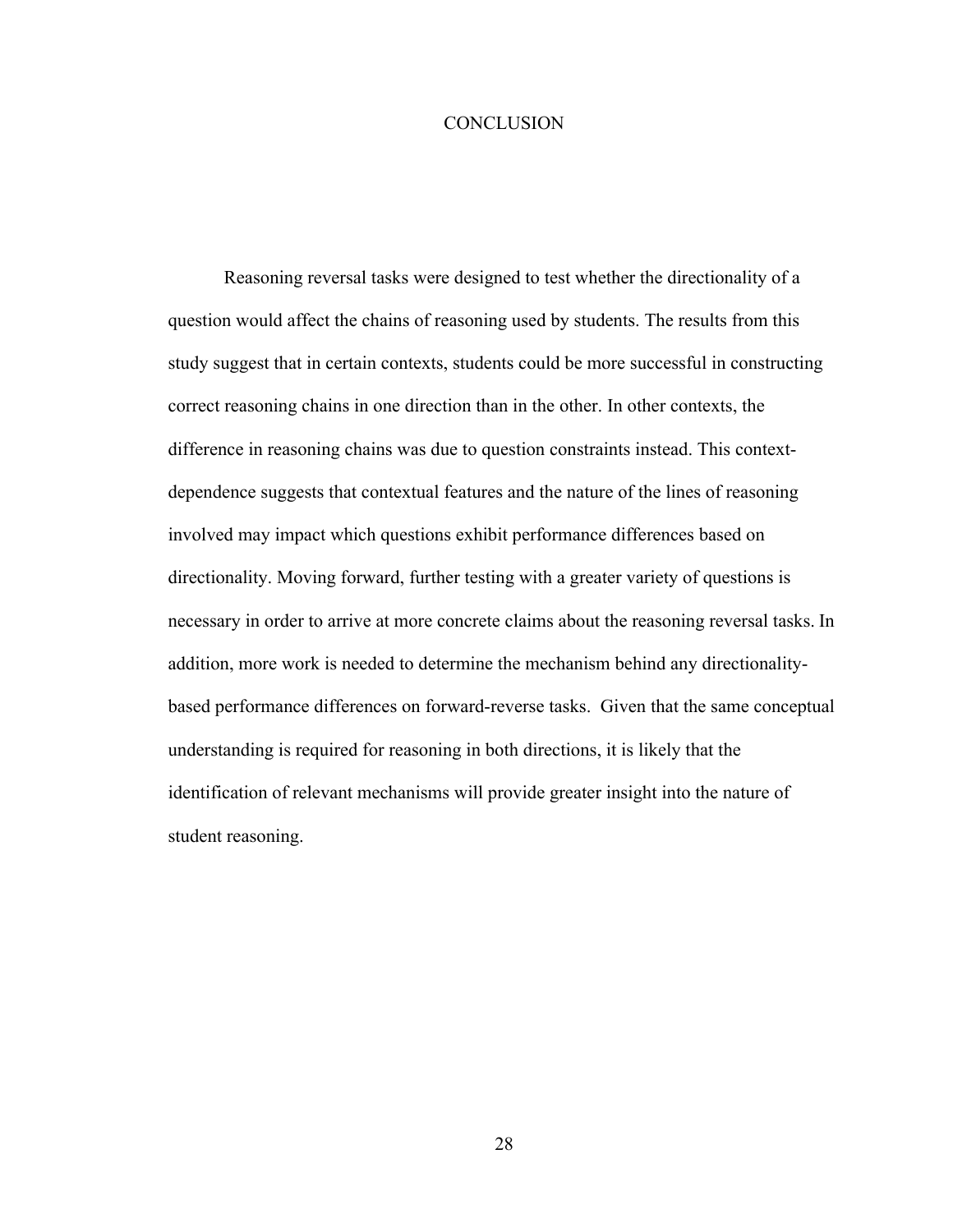#### BIBLIOGRAPHY

- [1] McDermott, L.C., Redish, E.F. (1999). Resource Letter: PER-1: Physics Education Research. *Am. J. Phys.* 67 (9), September 1999*.*
- [2] McDermott, L.C.*,* Shaffer, P.S. (1992). Research as a guide for curriculum development: An example from introductory electricity. Part I: Investigation of student understanding. *Am. J. Phys.* 60 (11), November 1992*.*
- [3] Shaffer, P.S., McDermott, L.C. (1992). Research as a guide for curriculum development: An example from introductory electricity. Part II: Design of instructional strategies. *Am. J. Phys.* 60 (11), November 1992*.*
- [4] McDermott, L.C.*,* Shaffer, P.S., Somers., M.D. (1994). Research as a guide for teaching introductory mechanics: An illustration in the context of the Atwood's machine. *Am. J. Phys. 62* (1), January 1994.
- [5] McDermott, L.C., Shaffer, P.S., the Physics Education Group at the University of Washington (2011). Tutorials in Introductory Physics, Preliminary Second Edition (Upper Saddle River, NJ: Prentice-Hall).
- [6] McDermott, L.C. (2001). Oersted Medal Lecture 2001: Physics Education Research The Key to Student Learning. *Am. J. Phys. 69 (11),* November 2001*.*
- [7] Kryjevskaia, Mila., Stetzer, M.R., Grosz, N. (2014, 07). Answer first: Applying the heuristic-analytic theory of reasoning to examine student intuitive thinking in the context of physics. *Physical Review Special Topics - Physics Education Research, 10*(2). doi:10.1103/physrevstper.10.020109
- [8] Kryjevskaia, Mila., Stetzer, M.R., Lê, T.K. (2015). Failure to engage: Examining the impact of metacognitive interventions on persistent intuitive reasoning approaches. 2014 Physics Education Research Conference Proceedings (Minneapolis, MN, July 30-31, 2014), edited by P. V. Engelhardt, A. D. Churukian, and D. L. Jones, 143-146.
- [9] Heckler, A.F. (2011). The ubiquitous patterns of incorrect answers to science questions: The role of automatic, bottom-up processes, Psych. Learn. Motiv. 55, 227.
- [10] Evans, Jonathan St. B.T. (2006). The heuristic-analytic theory of reasoning: extension and evaluation. Psychonomic bulletin review, 13(3), 378-395.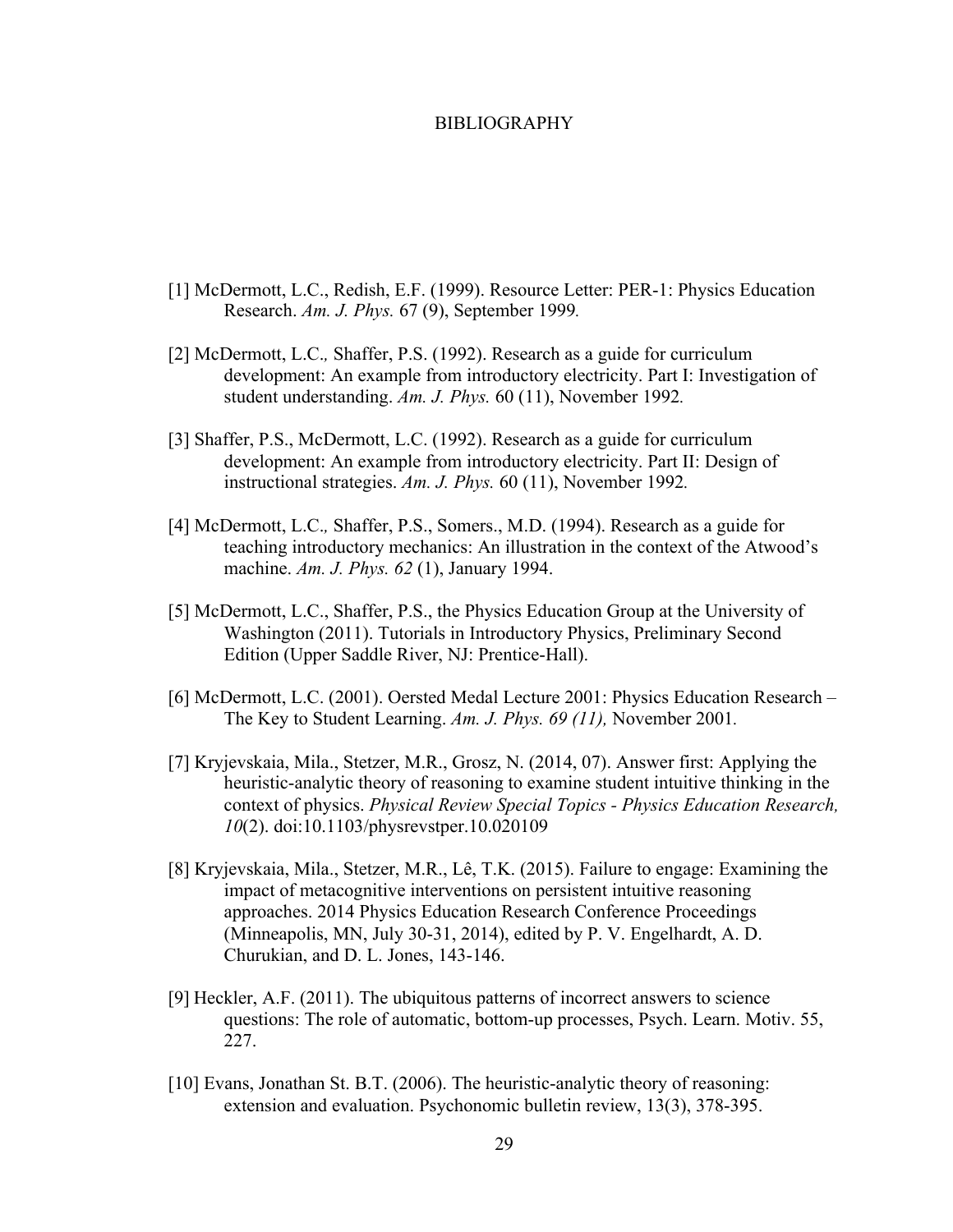- [11] Kryjevskaia, Mila., Stetzer, M.R. (2013). Examining inconsistencies in student reasoning Approaches. Proceedings of the 2012 Physics Education Research Conference, edited by P. V. Engelhardt, A. D. Churukian, and N. S. Rebello, AIP Conference Proceedings 1513, 226- 229.
- [12] Speirs, J.C., Ferm Jr., W.N., Stetzer, M.R., Lindsey, B.A. (2016). Probing student ability to construct reasoning chains: A new methodology. *2016 Physics Education Research Conference Proceedings* (Sacramento, CA, July 20-21, 2016), edited by D. L. Jones, L. Ding, and A. Traxler, 328-331. doi:10.1119/perc.2016.pr.077
- [13] Ferm Jr., W.N., Speirs, J.C., Stetzer, M.R., Lindsey, B.A. (2016). Investigating student ability to follow and interact with reasoning chains. *2016 Physics Education Research Conference Proceedings* (Sacramento, CA, July 20-21, 2016), edited by D. L. Jones, L. Ding, and A. Traxler, 120-123. doi:10.1119/perc.2016.pr.025
- [14] Rozier, S., Viennot, L. (1991). Students' reasoning in thermodynamics. *International Journal of Science Education*, *13*(2), 159–170.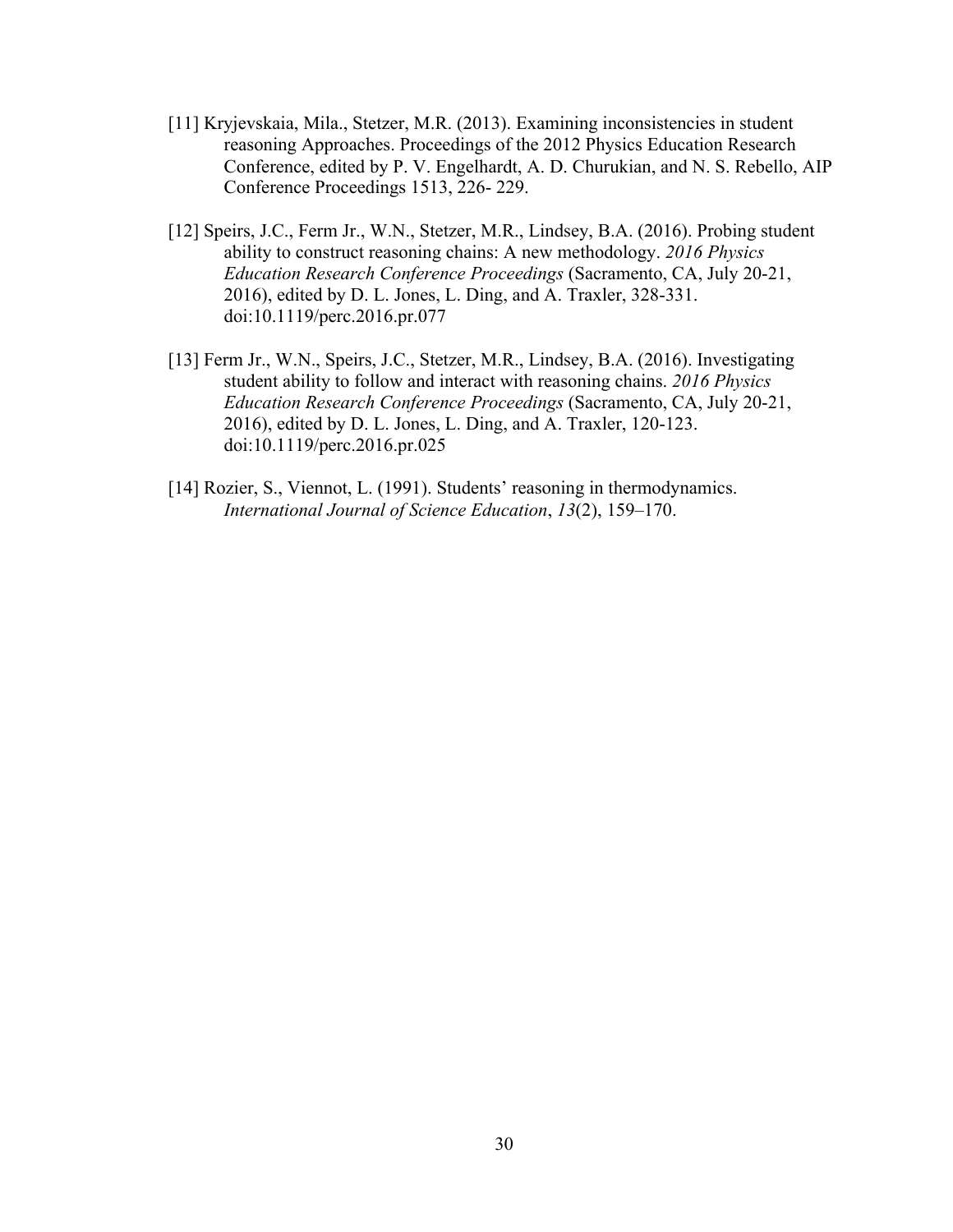#### APPENDICES

#### APPENDIX A

#### Newton's Laws: Three Blocks Forward

Blocks A, B and C are being pushed to the left across a frictionless table by a hand exerting a constant horizontal force. The three blocks have different masses, with  $m_B > m_A > m_C$ .



frictionless surface

Block B is now replaced by block D, which has a mass much greater than the mass of block B. *The hand is still pushing with the same constant force.*



Has the magnitude of the net force on block A *increased, decreased,* or *remained the same* after block B is replaced with block D? Explain.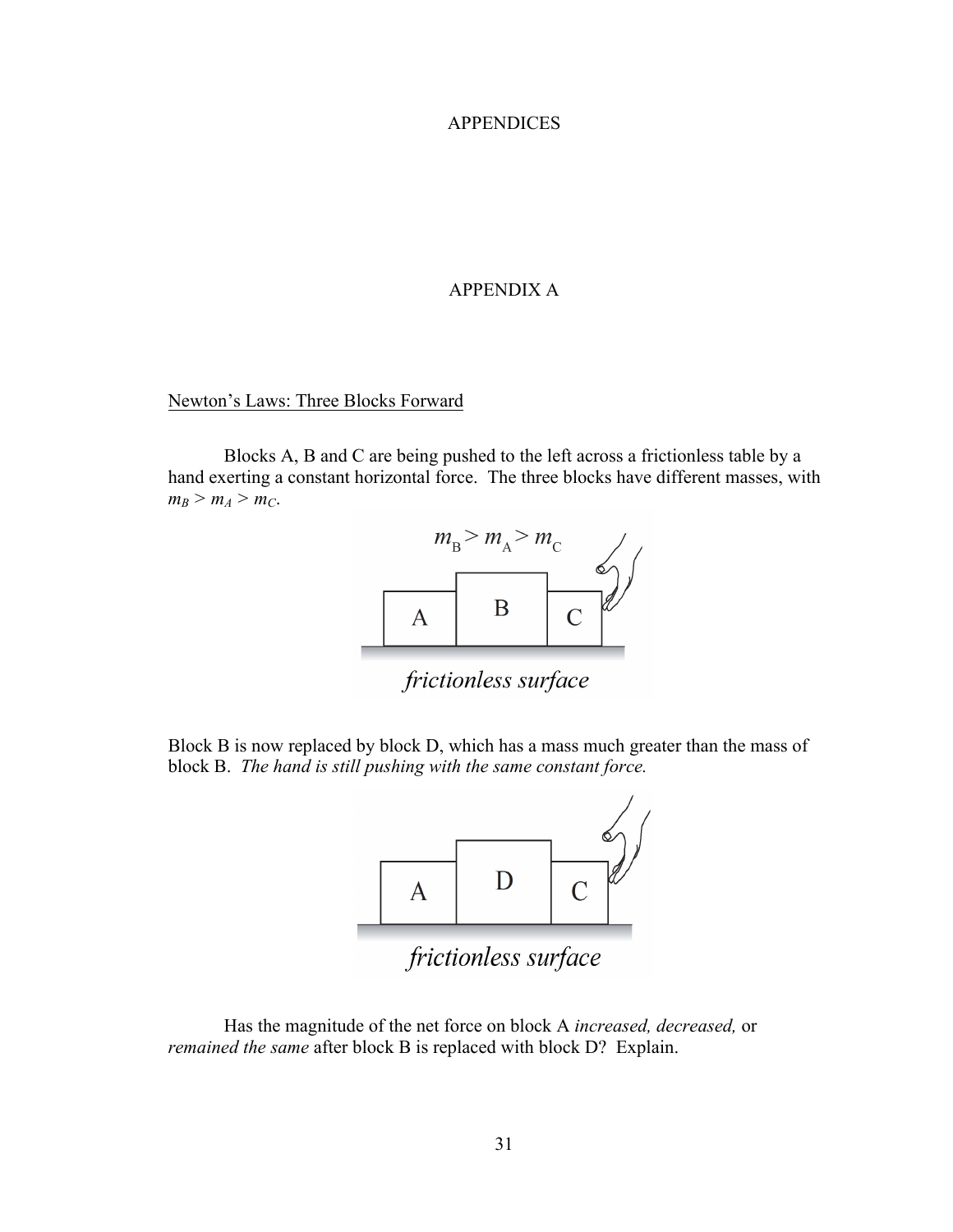#### APPENDIX B

Newton's Laws: Three Blocks Reverse

Blocks A, B and C are being pushed to the left across a frictionless table by a hand exerting a constant horizontal force. The three blocks have different masses, with  $m_B > m_A > m_C$ .



frictionless surface

Block B is now replaced by block D, which has a *different* mass, but *the hand is still pushing with the same constant force*. After the change, it is observed that the magnitude of the *net force* on block A has decreased.



Is the mass of block D *greater than* or *less than* the mass of block B? Explain.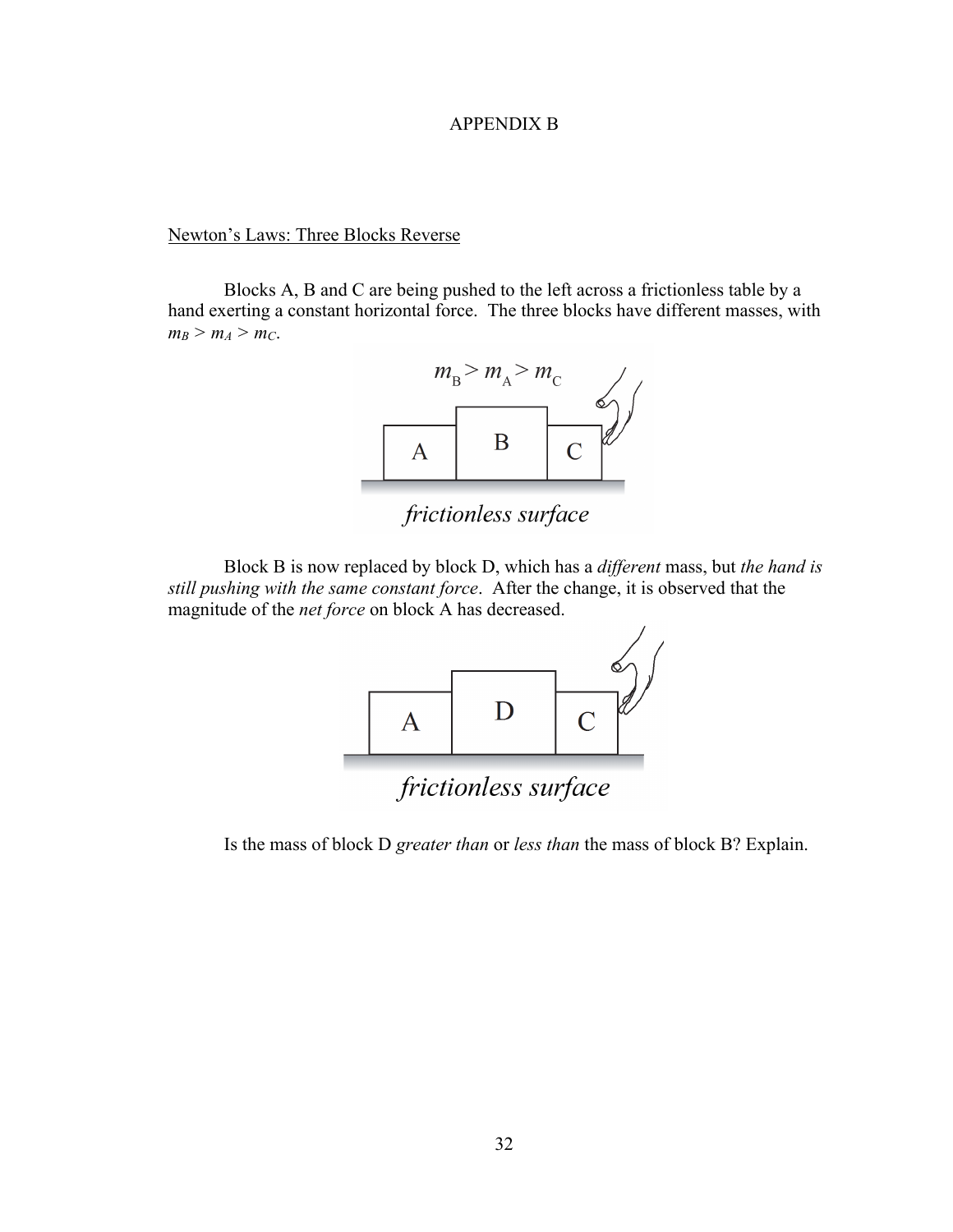## APPENDIX C

# Newton's Laws: Three Blocks Forward 2.0

Blocks A, B and C are being pushed to the left across a frictionless table by a hand exerting a constant horizontal force. The three blocks have different masses, with  $m_B > m_A > m_C$ .



frictionless surface

Block B is now replaced by block D, which has a mass much greater than the mass of block B. *The hand is still pushing with the same constant force.*



Has the magnitude of the net force on block A *increased* or *decreased* after block B is replaced with block D? Explain.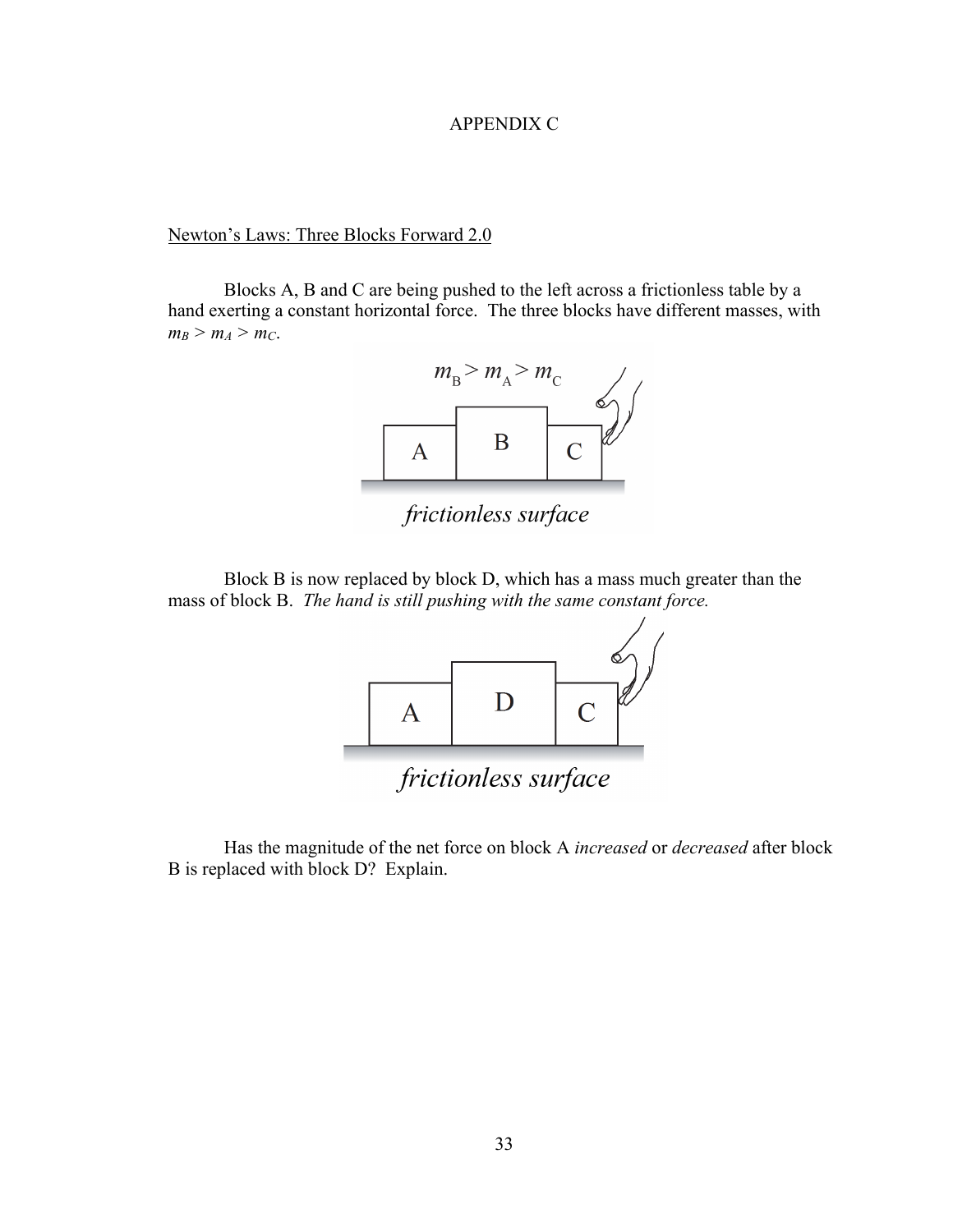# APPENDIX D

# Kirchhoff's Circuit Laws: Bulb Brightness Forward

All of the bulbs in the circuit at right are identical. Assume that the battery is ideal. The switch is initially *closed.*



The switch is now opened. Does the brightness of bulb D *increase, decrease,* or *remain the same upon opening the switch?* Explain your reasoning.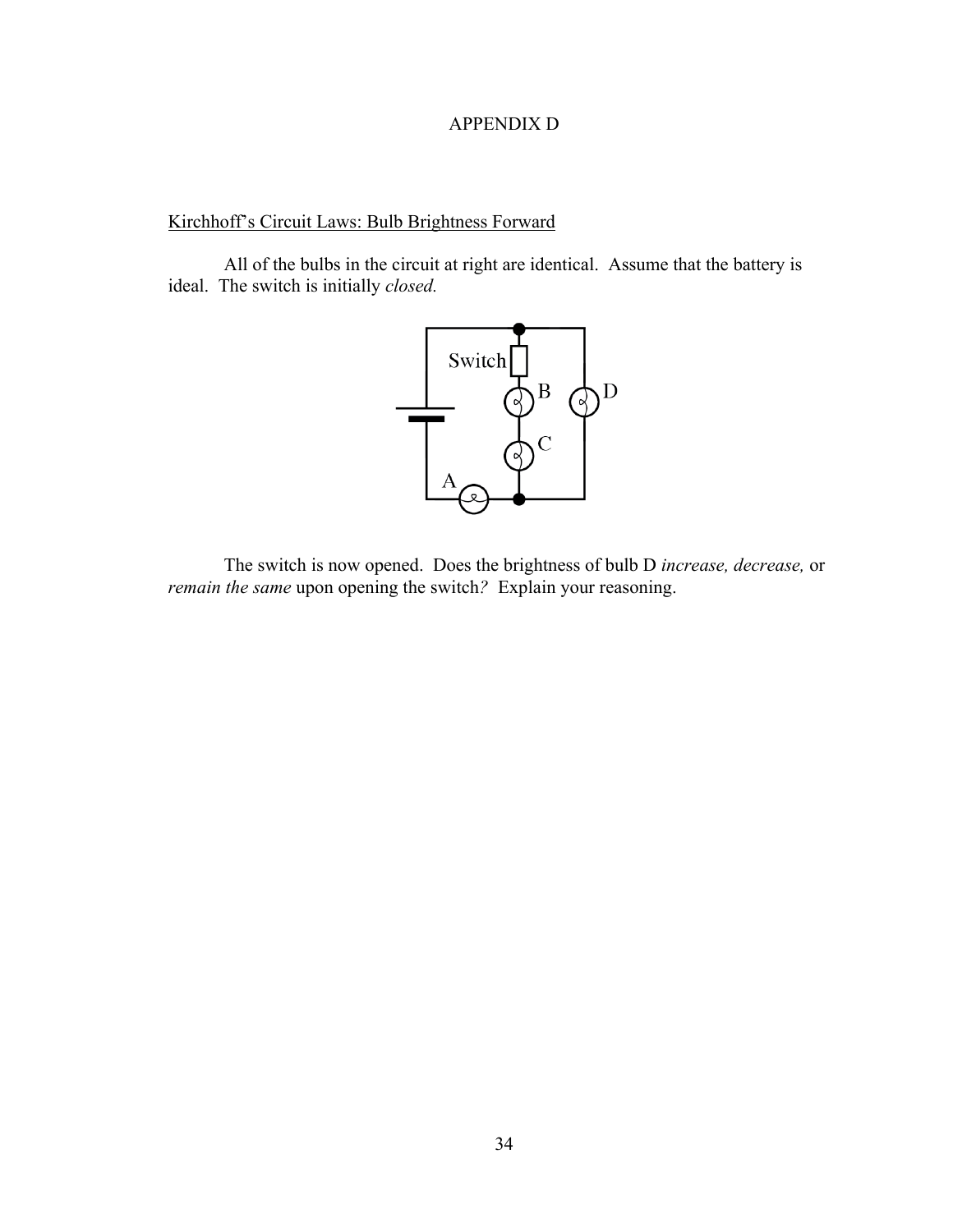# APPENDIX E

# Kirchhoff's Circuit Laws: Bulb Brightness Reverse

All of the bulbs in the circuit at right are identical. Assume that the battery is ideal. It is unknown whether the switch is initially open or closed.



A change is made to the position of the switch and it is observed that the brightness of bulb D *increases* as a result of the change. Did the change involve *opening*  or *closing* the switch*?* Explain your reasoning.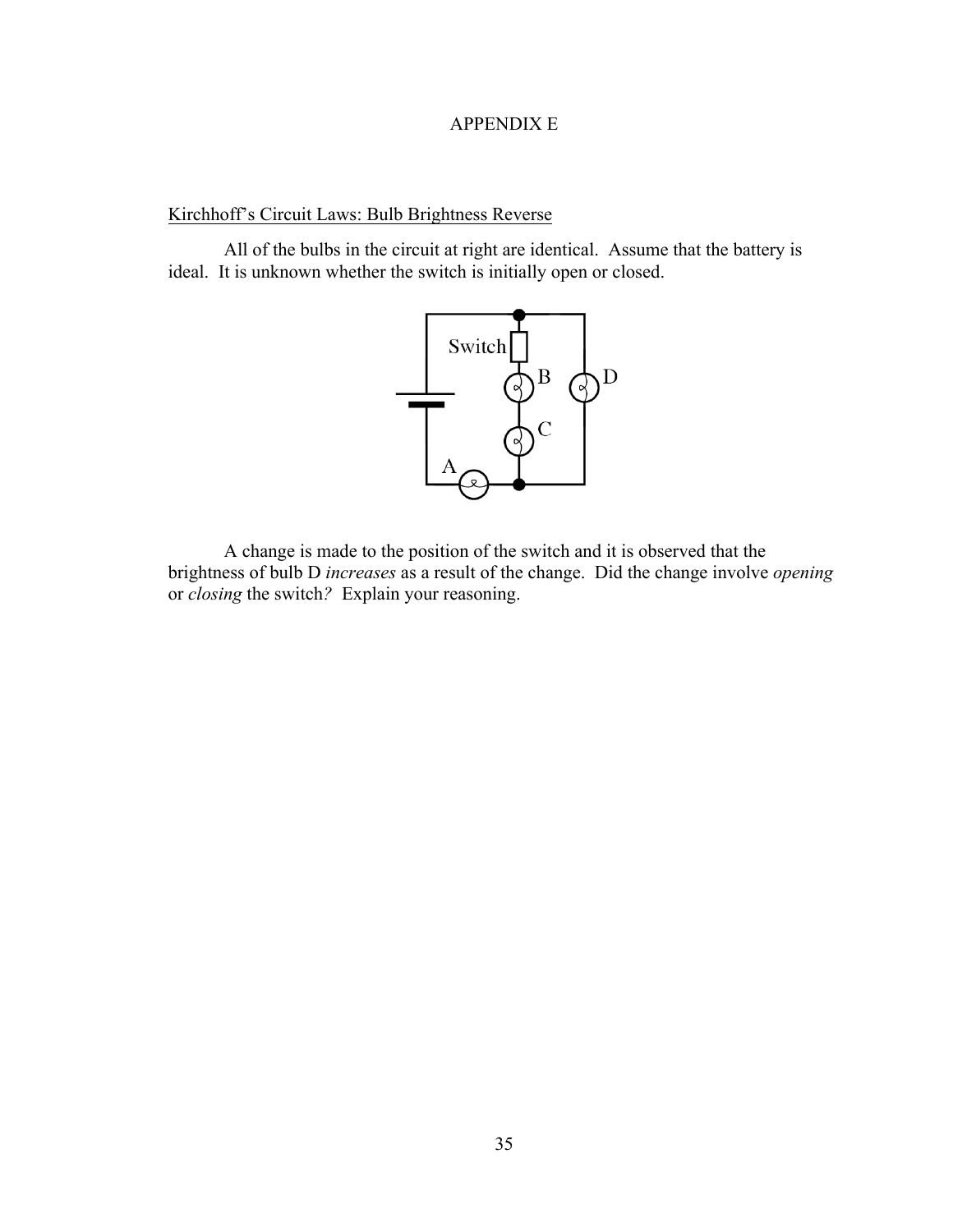## APPENDIX F

# Kirchhoff's Circuit Laws: Bulb Brightness Forward 2.0

All of the bulbs in the circuit at right are identical. Assume that the battery is ideal. The switch is initially *closed.*



The switch is now opened. Does the brightness of bulb D *increase* or *decrease*  upon opening the switch*?* Explain your reasoning.

The switch diagram above was also used for both the forward and reverse versions of the circuits question the second time it was run.